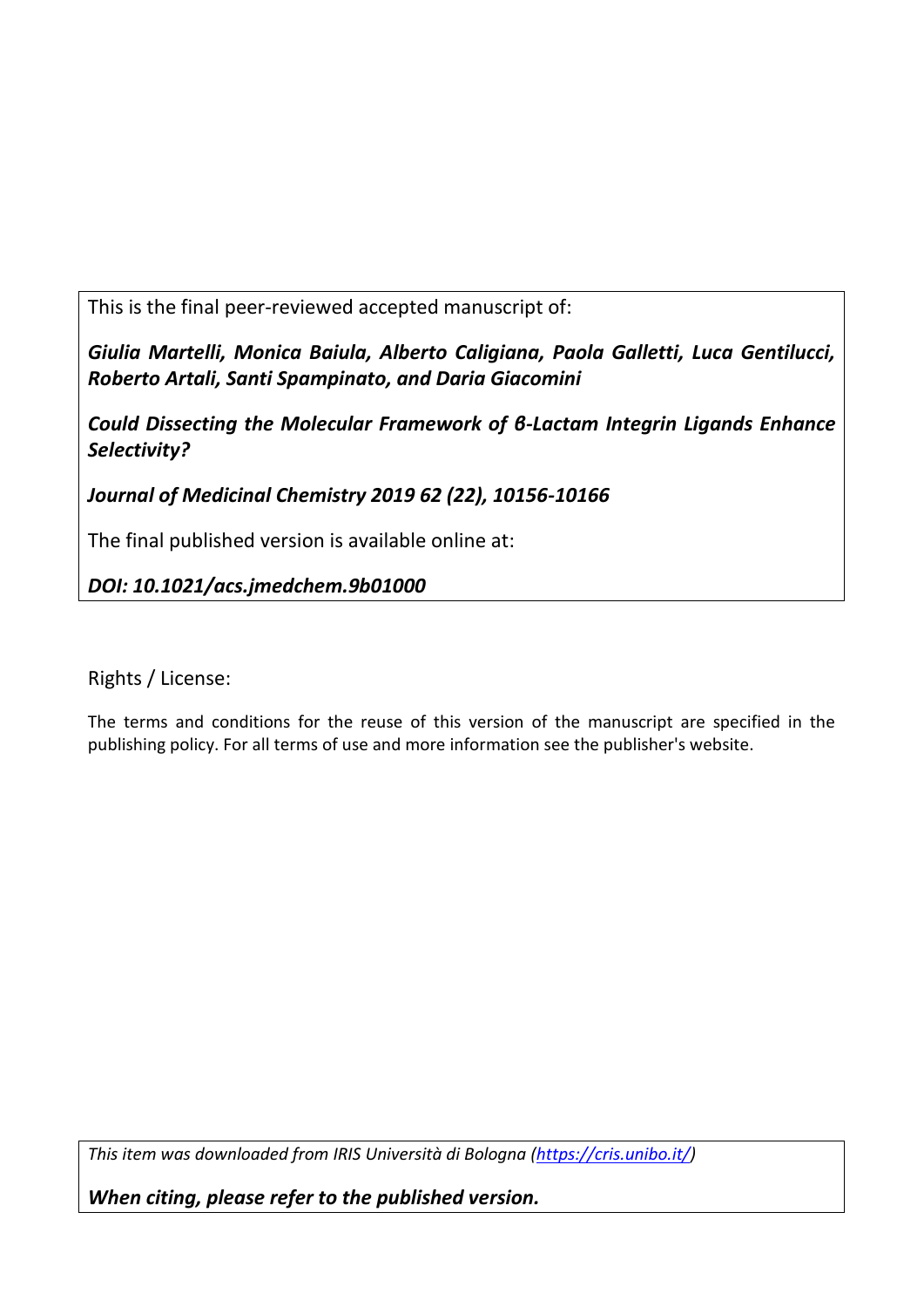# **Could dissecting the molecular framework of β-lactam integrin ligands enhance selectivity?**

Giulia Martelli,†≠ Monica Baiula,‡≠ Alberto Caligiana,‡ Paola Galletti,† Luca Gentilucci,† Roberto Artali,& Santi Spampinato, \* ‡ Daria Giacomini, \* †

† Department of Chemistry "G. Ciamician", University of Bologna, Via Selmi 2, 40126 Bologna, Italy.

‡ Department of Pharmacy and Biotechnology, University of Bologna, Via Irnerio, 48, 40126, Bologna, Italy

& Scientia Advice, 20832, Desio, Monza and Brianza, Italy

*KEYWORDS Lactams, integrins, cell adhesion, agonist, antagonist, azetidinones, peptidomimetics.*

**ABSTRACT:** By dissecting the structure of  $\beta$ -lactam-based ligands, a new series of compounds was designed, synthesized, and evaluated toward integrin  $\alpha_{\nu}\beta_3 \alpha_5\beta_1$ , and  $\alpha_4\beta_1$ . New selective ligands with antagonist or agonist activities of cell adhesion in the nanomolar range were obtained. The best agonist molecules induced significant adhesion of SK-MEL-24 cells and Saos-2 cells, as a valuable model for osteoblast adhesion. These data could lead to the development of new agents to improve cellular osseointegration and bone regeneration. Molecular modeling studies on prototypic compounds and  $\alpha_v\beta_3$  or  $\alpha_5\beta_1$  integrins supported that ligand carboxylate fixing to the MIDAS in the  $\beta$ -subunit can be sufficient for binding the receptors, while the aryl side chains play a role in determining the selectivity as well as agonism vs antagonism.

#### INTRODUCTION

Integrins are membrane receptors that play an important role in the regulation of fundamental functions such as development, cell adhesion, and migration.<sup>1,2</sup> They also participate in platelet adhesion<sup>3</sup> and in the immune response, considering their presence in leukocyte cells by modulating specific intracellular signaling pathways. 4 Integrins are also implicated in the progression and metastasis of certain tumors. 5,6 Activation of integrins can occur by binding extracellular ligands (outside-in signaling) or intracellular activation of integrin tails (inside-out signaling). The interaction of integrins with extracellular ligands could enable or preclude cellular signaling that controls cell processes such as cell shape, growth, and differentiation.<sup>7</sup> Ligand binding may influence integrin conformation from a low inactive state to higher active states. $8.9$  Several studies have examined integrin ligands acting as antagonists that block the interaction between integrin and its endogenous ligands, such as antibodies, peptides, or small organic molecules. <sup>10</sup> Preclinical studies suggest that several integrin antagonists might be useful to suppress tumor angiogenesis and growth either alone, or in combination with current cancer therapeutics.<sup>11</sup> Less attention has been paid to the ligands that activate integrins for the possible activation of angiogenesis and tumor growth. However, it has been recently recognized that integrin agonists could lead to benefits by increasing integrin-dependent cell adhesion rather than inhibiting it.<sup>12,13</sup>

Our previous studies provided a novel series of  $\beta$ -lactambased molecules that were designed to target different integrins, mainly RGD-binding and leukocyte-integrins (selected molecules  $\mathbf{A}\text{-}\mathbf{F}$  Chart 1).<sup>14, 15</sup>



Chart 1.  $\beta$ -Lactam compounds previously reported (A-F, ref. 15) and selected for the design of the new molecules.

We identified selective and potent ligands able to modulate differently cell signaling pathways: some molecules acted as agonists, hence promoting cell adhesion and intracellular signaling activation, while others were antagonists inhibiting integrin-dependent cell functions. Despite the selective binding and valuable potency of some of the reported molecules, it is relevant to recognize the structural requirements to address the selectivity and the agonist/antagonist behavior of new integrin ligands.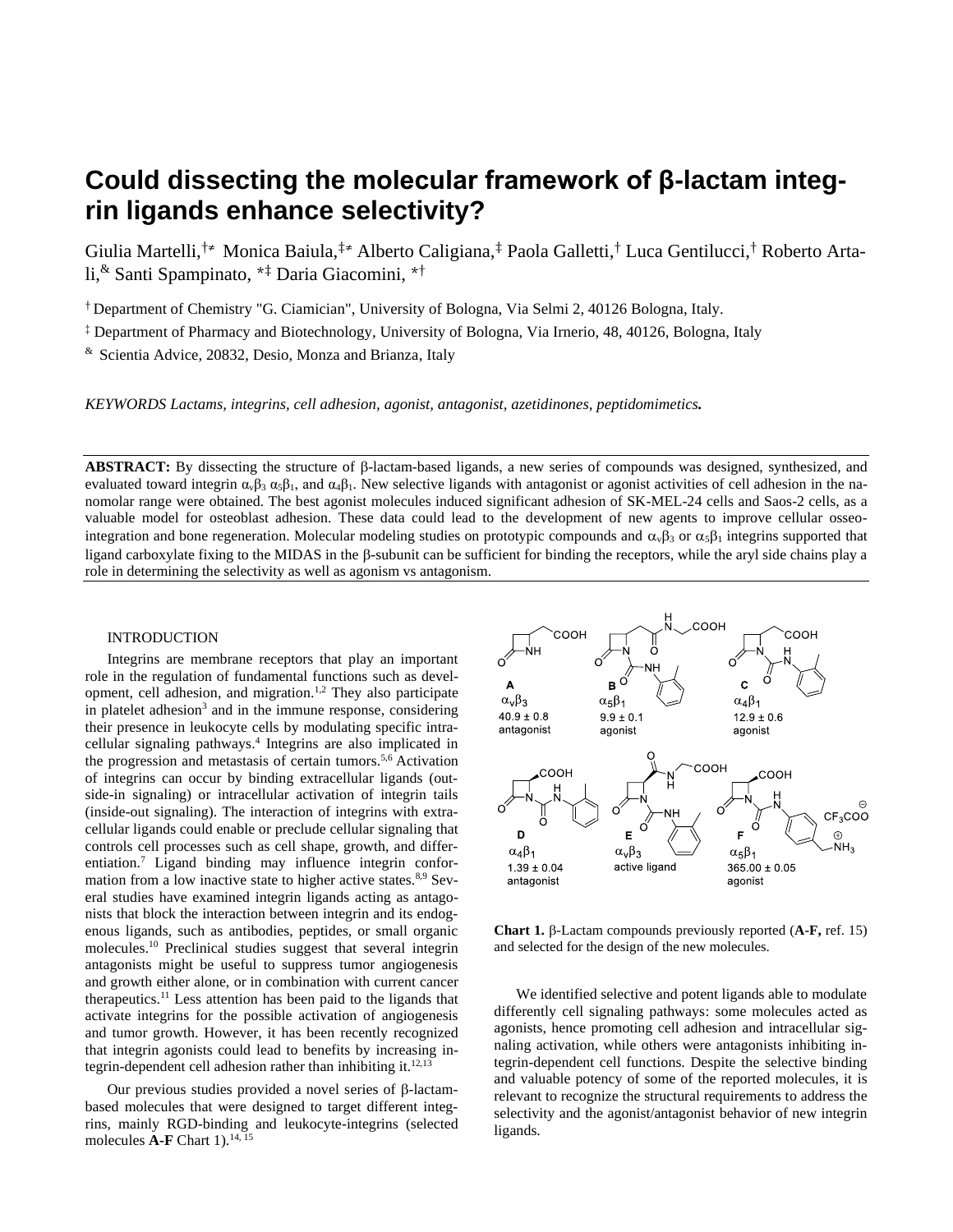Thus, a series of new ligands was designed and obtained by dissecting the structures of some compounds that were previously synthesized (Chart 2).



**Chart 2.** Structure-based design of new molecules (**1-11**). The arrows indicate the modified positions.

The novel compounds were deprived of some functional groups or destructured from their cyclic scaffold compared to those already reported. The new series of molecules was tested toward integrins  $\alpha$ <sub>ν</sub> $\beta$ <sub>3</sub>,  $\alpha$ <sub>5</sub> $\beta$ <sub>1</sub>, and  $\alpha$ <sub>4</sub> $\beta$ <sub>1</sub>, the three main receptors targeted by the previously reported B-lactam ligands through cell adhesion assays, competitive solid-phase binding assays, and integrin-mediated intracellular signaling analysis. Some derivatives were very active ligands in the nanomolar range despite the extent of chemical manipulation.

#### RESULTS

**Synthesis of new compounds.** The synthetic strategies adopted for the new  $\beta$ -lactams are reported in Schemes 1-3. The synthesis of derivatives **1**, **2** and **4** share the commercially available 4-acetoxyazetidin-2-one as the starting material (Scheme 1). Compound **1**, characterized by a double bond directly linked to the ring,<sup>16</sup> was obtained as previously described.<sup>17</sup>

Compound **15** was obtained by hydrogenolysis of **13** and further coupling with glycine benzylester to achieve **16**. The benzyl ester was finally removed to give compound **2**. Starting from the benzyl ester of the commercially available 4 carboxylic-azetidin-2-one, intermediate **12** was obtained by acylation with *o*-toluoylchloride, and subsequent ester deprotection by hydrogenolysis to give carboxylic acid **6** (Scheme 1).

**Scheme 1**. Synthesis of compounds **1**-**4**, and **6** a



<sup>a</sup> Reagents and conditions: a) o-toluoylchloride, TEA, DMAP, CH2Cl2, 0 °C then rt, 18 h; b) *o*-tolylisocyanate, NaHMDSA, THF, -78 °C, 1 h; c) H2, Pd/C (10%), THF/CH3OH 1:1, rt, 2 h; d) DCC, TEA, DMAP, glycine benzylester∙HCl, CH2Cl2, 0 °C to rt, 16 h.

**Scheme 2**. Synthesis of compounds **5, 7,** and **8** a



<sup>a</sup> Reagents and conditions: a)  $o$ -tolylisocyanate, TEA, CH<sub>2</sub>Cl<sub>2</sub>, rt, 4 h; b) H2, Pd/C 10%, THF/ CH3OH 1:1, rt, 2 h.

Compound **3** was obtained starting from the commercially available 2-azetidinone by *o*-tolylisocyanate acylation at low temperature (Scheme 1). Compound **17** was obtained from *N*-Boc-L-proline following a previously reported procedure:<sup>18</sup> acylation with *o*-tolylisocyanate gave **18** and a final hydrogenolysis quantitatively yielded target compound **5** (Scheme 2). Linear derivatives **7** and **8** were obtained similarly starting from glycine and  $\beta$ -alanine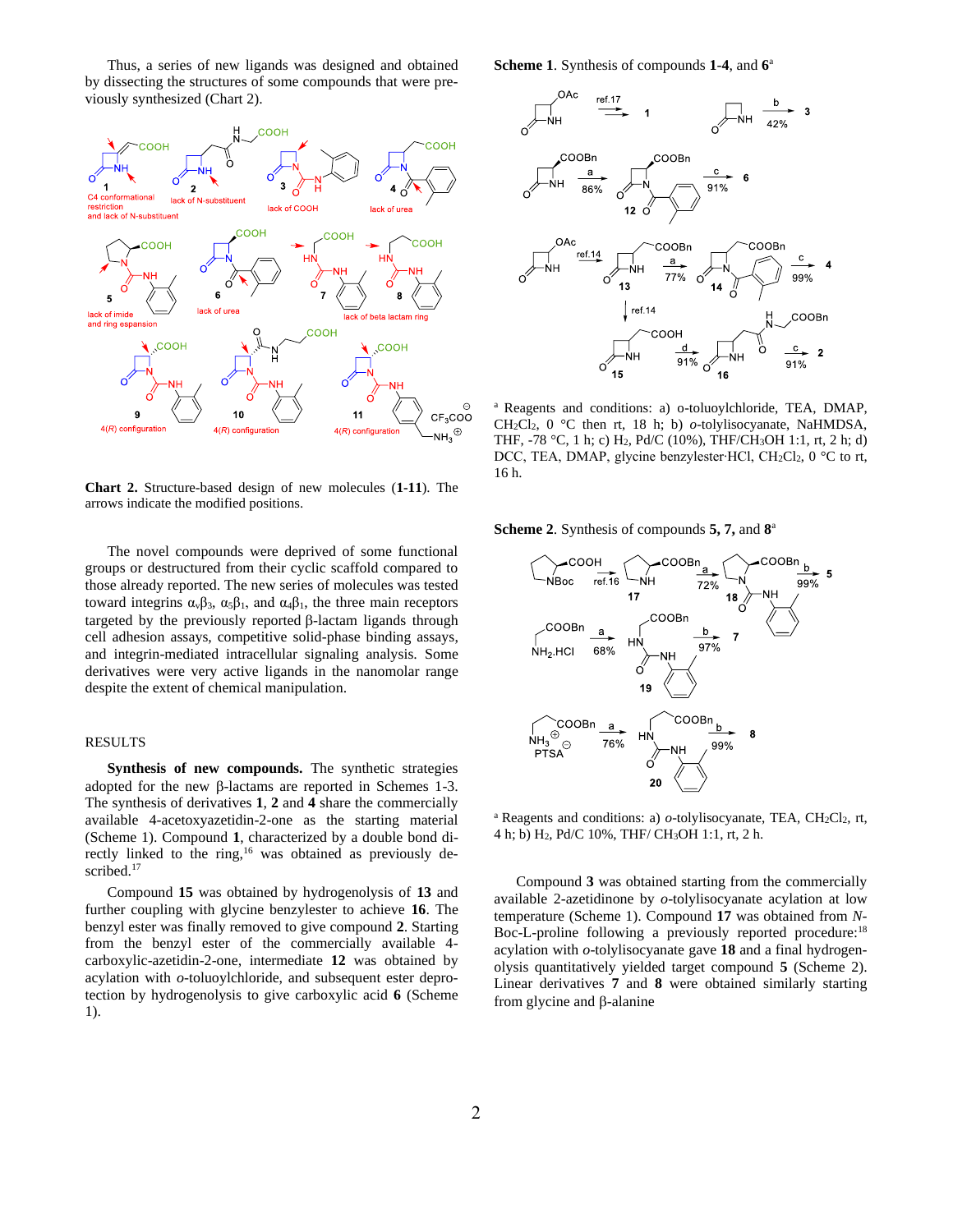| comp.            | SK-MEL-24/FN      | <b>K562/FN</b>    | Jurkat/ VCAM-1    | comp.        | SK-MEL-24/FN      | <b>K562/FN</b>    | Jurkat/VCAM-1     |
|------------------|-------------------|-------------------|-------------------|--------------|-------------------|-------------------|-------------------|
| number           | $\alpha_v\beta_3$ | $\alpha_5\beta_1$ | $\alpha_4\beta_1$ | number       | $\alpha_v\beta_3$ | $\alpha_5\beta_1$ | $\alpha_4\beta_1$ |
| 1                | $75.6 \pm 7.8$    | >5000             | $255 \pm 26$      | 10           | >5000             | $96.9 \pm 2.3$    | >5000             |
|                  | agonist           |                   | agonist           |              |                   | antagonist        |                   |
| $\boldsymbol{2}$ | >5000             | $1110 \pm 111$    | >5000             | 11           | >5000             | >5000             | >5000             |
|                  |                   | antagonist        |                   |              |                   |                   |                   |
| 3                | >5000             | >5000             | $976 \pm 54$      |              |                   |                   |                   |
|                  |                   |                   | agonist           |              |                   |                   |                   |
| 4                | >5000             | $419 \pm 31$      | >5000             | $\mathbf{A}$ | $40.9 \pm 0.8$    | $1031 \pm 35$     | > 5000            |
|                  |                   | antagonist        |                   |              | antagonist        | agonist           |                   |
| 5                | $2880 \pm 69$     | $140 \pm 15$      | $10.0 \pm 2.1$    | B            | > 5000            | $9.9 \pm 0.1$     | > 5000            |
|                  | agonist           | agonist           | agonist           |              |                   | agonist           |                   |
| 6                | >5000             | $41.5 \pm 2.3$    | >5000             | $\mathbf C$  | > 5000            | > 5000            | $12.9 \pm 0.6$    |
|                  |                   | antagonist        |                   |              |                   |                   | agonist           |
| 7                | $84.8 \pm 4.5$    | $3512 \pm 48$     | >5000             | $\mathbf D$  | $352 \pm 7$       | $158 \pm 4$       | $1.39 \pm 0.04$   |
|                  | agonist           | antagonist        |                   |              | antagonist        | antagonist        | antagonist        |
| 8                | $29.9 \pm 5.9$    | >5000             | >5000             | E            | active ligand     | >5000             | >5000             |
|                  | agonist           |                   |                   |              |                   |                   |                   |
| 9                | >5000             | >5000             | >5000             | $\mathbf F$  | > 5000            | $365.00 \pm 0.05$ | > 5000            |
|                  |                   |                   |                   |              |                   | agonist           |                   |

Table 1. Effects of  $\beta$ -lactam compounds 1-11 on RGD-binding- and leukocyte-integrin-mediated cell adhesion. Data are presented as  $EC_{50}$  for agonists, and as  $IC_{50}$  for antagonists (nM).<sup>a,b</sup>

<sup>a</sup>Cell adhesion mediated by  $\alpha_{\nu} \beta_3$  was measured by assaying SK-MEL-24 cells adhesion to FN; by  $\alpha_5 \beta_1$  assaying K562 cell adhesion to FN; by  $\alpha_4\beta_1$  evaluating Jurkat cell adhesion to VCAM-1. <sup>b</sup>Values represent the mean  $\pm$  SD, n=3.

**Scheme 3**. Synthesis of compounds **9, 10,** and **11**<sup>a</sup>



<sup>a</sup> Reagents and conditions: a)  $H_2$ , Pd/C (10%), THF/CH<sub>3</sub>OH 1:1, rt, 2 h; b) o-tolylisocyanate, TEA, CH2Cl2, rt, 4 h; c) oxalylchloride, TEA, CH2Cl2, β-alanine benzylester∙PTSA, DMAP, rt, 16 h; d) NaHMDSA, tert-butyl 4-isocyanatobenzylcarbamate **26**, THF, -78 °C, 1 h; e) TFA, CH<sub>2</sub>Cl<sub>2</sub>, 0 °C then rt, 6 h.

3

benzyl esters through the acylated intermediates **19** and **20**, respectively, and their subsequent hydrogenolysis (Scheme 2). Azetidinone benzyl ester **21** was obtained from D-aspartic acid in a two-step procedure: formation of the di-benzylester<sup>19</sup> and cyclization with *tert*-butylmagnesium chloride<sup>20</sup> (Scheme 3). -Lactam **21** was then exploited as a starting material for the D--lactam derivatives **9**-**11**. Acylation of **21** with *o*tolylisocyanate gave **22**, and subsequent hydrogenolysis yielded 9; then, coupling with  $\beta$ -alanine benzylester gave 23, followed by a final hydrogenolysis to obtain **10** (Scheme 3). Finally, intermediate **24** was obtained from **21** by condensation with *tert*-butyl(4-isocyanatobenzylcarbamate) **26** prepared *in situ* with triphosgene, TEA and 4-aminobenzylamine.<sup>14, 17</sup> Hydrogenolysis of **24** gave acid **25** and the final deprotection of the *N*-Boc group yielded **11** (Scheme 3).

**Pharmacology.** The ability of the new ligands to modulate cell adhesion was assayed using different cell lines: SK-MEL-24 (expressing  $\alpha_{\nu}\beta_3$ ),<sup>21</sup> K562 (mainly expressing  $\alpha_5\beta_1$ ),<sup>22</sup> and Jurkat E6.1 (expressing  $\alpha_4\beta_1$ )<sup>15</sup>. The results of the cell adhesion assays with compounds **1**-**11** are summarized in Table 1. Ligands that inhibit the cell adhesion promoted by fibronectin (FN) or VCAM-1 are referred to as antagonists whereas compounds that increase the cell adhesion are defined agonists. For comparison purposes, cell adhesion data of selected  $\beta$ lactam ligands  $\mathbf{A}\text{-}\mathbf{F}$  previously studied<sup>15</sup> have been added to Table 1. Further characterization to evaluate the integrin affinity of the most interesting compounds in cell adhesion assays was performed with a solid-phase competitive integrin binding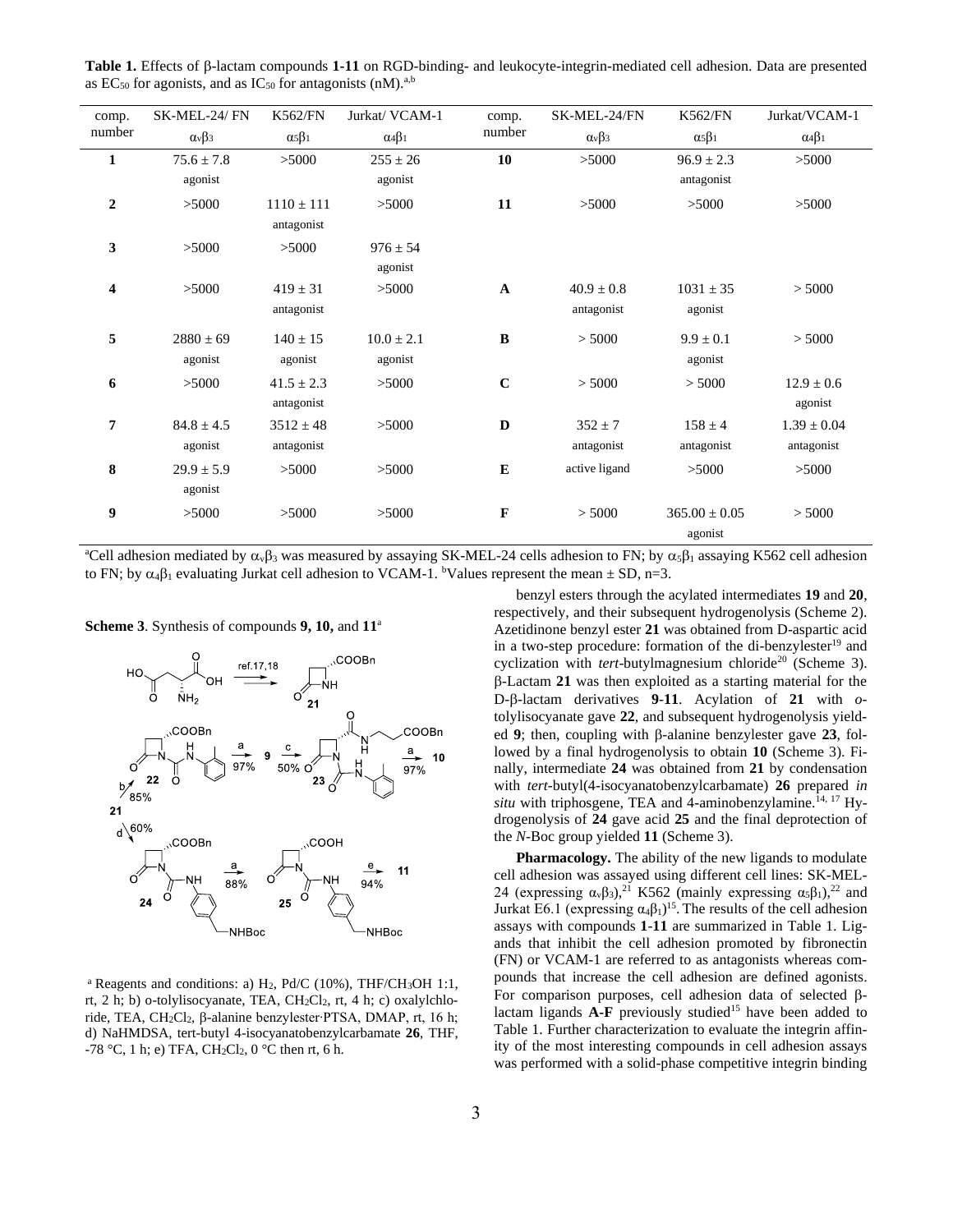assay for the integrins  $\alpha_{\nu}\beta_3$  and  $\alpha_5\beta_1$  and with a scintillation proximity-binding assay (SPA) for  $\alpha_4\beta_1^{15}$  (Table 2).

Proline derivative **5** showed the most potent agonist activity toward  $α_4β_1$  (EC<sub>50</sub> = 10.0 nM) and displayed an excellent affinity for this integrin as measured by SPA (Table 2). In addition, compound **5**, which was previously coated to the wells by passive absorption, slightly increased Jurkat cell adhesion compared to VCAM-1 (Figure 1A). Neutralizing antibodies to the  $\alpha_4$  integrin subunit (10  $\mu$ g/mL) reduced the cell adhesion mediated by compound **5** (10 µg/mL) to Jurkat cells (data not shown). Regarding integrin α5β1, compounds **6** and **10** behaved as selective antagonists ( $IC_{50}$  of 41.5 and 96.9 nM, respectively). In contrast, compound **5** favored  $\alpha_5\beta_1$ -mediated cell adhesion with an  $EC_{50}$  in the submicromolar range, and this result was confirmed by the affinity of compound **5** for this integrin (Table 2). Compounds **1**, **7**, and **8** increased cell adhesion mediated by integrin  $\alpha_{\nu}\beta_3$  with excellent potency  $(EC_{50}$  75.6, 84.8, and 29.9 nM, respectively), whereas  $5$  behaved as a weak agonist. Furthermore, **7** and **8** emerged as selective ligands for the  $\alpha_{\nu}\beta_3$  integrin.



**Figure 1.** Jurkat (A), SK-MEL-24 (B) and Saos-2 (C) cell adhesion to wells coated with VCAM-1, FN, the most effective agonists  $(1, 5, 7, 7)$  and 8 or BSA as controls. Values as mean  $\pm$  SEM from three independent experiments carried out in quadruplicate. \*\*p<0.01; \*\*\*p<0.001 vs to BSA-coated wells (Newman−Keuls test after ANOVA).

The most active compounds **1**, **4-8,** and **10** were further evaluated by solid-phase competitive binding assays for  $\alpha_{\nu}\beta_3$ and  $\alpha_5\beta_1$  integrins, or with SPA for  $\alpha_4\beta_1$  (Table 2). The affinity data are in complete agreement with the data obtained in the adhesion tests, and confirmed that compounds **7** and **8** were the best and most selective ligands for  $\alpha_{\nu}\beta_3$ , compound 10 was the best and most selective for  $\alpha_5\beta_1$ , and compound **5** was the best ligand for  $\alpha_4\beta_1$  but not selective.

To better characterize the  $\alpha_v \beta_3$  agonists **1**, **7** and **8**, we investigated their ability to modulate adhesion of Saos-2 cells, a human osteoblast-like cell expressing  $α<sub>v</sub>β<sub>3</sub>$  and  $α<sub>5</sub>β<sub>1</sub>$  integrins, considered a valuable *in vitro* model to study osteoblast adhesion and osseointegration of implants in dentistry and orthopedics. $23-25$ 

The use of  $\alpha_{\nu}\beta_3$  and  $\alpha_5\beta_1$  integrin agonists has been described as a feasible and powerful strategy to improve osteoblast adhesion because it can mimic the extracellular matrix of the bone.<sup>23-25</sup>  $\beta$ -Lactams **1**, **7** and **8** were able to increase Saos-2 cell adhesion to FN in the nanomolar range (1  $EC_{50}$ = 154 ± 35 nM; **7** EC50=299 ± 54 nM; **8** EC50 = 984 ± 72 nM), although they displayed a lower potency than those obtained in SK-MEL-24 cells.

**Table 2.** IC<sub>50</sub> values  $(nM)^{a}$  of compounds **1, 4-8**, and **10** on α<sub>v</sub> $β_3$ , α<sub>5</sub> $β_1$ , and α<sub>4</sub> $β_1$  integrins.

| Compd. | $\alpha_v\beta_3$ | $\alpha_5\beta_1$ | $\alpha_4\beta_1$ |  |
|--------|-------------------|-------------------|-------------------|--|
| 1      | $29.0 \pm 2.6$    | >1000             | $294 \pm 28$      |  |
| 4      | >1000             | $409 \pm 33$      | >1000             |  |
| 5      | >1000             | $136 \pm 16$      | $18.9 \pm 2.1$    |  |
| 6      | >1000             | $59.3 \pm 7.1$    | >1000             |  |
| 7      | $3.4 \pm 0.8$     | >1000             | >1000             |  |
| 8      | $9.5 \pm 1.9$     | >1000             | >1000             |  |
| 10     | >1000             | $11.9 \pm 2.5$    | >1000             |  |

<sup>a</sup> IC<sub>50</sub> for  $\alpha_v\beta_3$ ,  $\alpha_5\beta_1$  was evaluated by competitive solidphase binding assay to FN. IC<sub>50</sub> for  $\alpha_4\beta_1$  was determined by SPA. Values are the mean  $\pm$  SEM (n=3).

Moreover, **1**, **7** and **8**, which had been previously coated to the wells by passive absorption, induced significant adhesion of SK-MEL-24 and Saos-2 cells in the absence of FN (Figure 1 B and C, respectively).

The addition of a neutralizing antibody to the  $\alpha_v$  subunit added to SK-MEL-24 or Saos-2 cells 10 min prior to the addition of compounds **1**, **7** and **8** (10 µg/mL) strongly reduced the adhesion (data not shown), indicating that these compounds specifically mediate the process through  $\alpha_{\nu}\beta_3$  integrins.

To further characterize the most effective compounds evaluated in the integrin-mediated cell adhesion assays, intracellular signaling activation was investigated.

Extracellular signal-regulated kinase 1 and 2 (ERK1/2) phosphorylation was quantified as evidence of the intracellular signal derived by integrin-extracellular matrix component interactions.<sup>15</sup> As ERK1/2 signaling pathway is impaired in SK-MEL-24 cells,<sup>26</sup> we transfected HEK293 cells, which do not express  $\alpha_v \beta_3$  integrin,<sup>27-29</sup> with plasmids coding for  $\alpha_v$  and  $\beta_3$ subunits (HEK293+  $\alpha_v\beta_3$ ) in order to study  $\alpha_v\beta_3$ -mediated ERK1/2 phosphorylation.

Positive controls for signaling activation were FN for  $\alpha_{\nu}\beta_3$ and  $\alpha_5\beta_1$  and VCAM-1 for  $\alpha_4\beta_1$ ; as expected both endogenous agonists were able to induce ERK1/2 phosphorylation when compared with vehicle-treated cells or with not transfected HEK293 cells (adopted as negative control for HEK293+ $\alpha_v\beta_3$ ) cells) (Figure 2).

A significant increase in ERK1/2 phosphorylation was induced by compounds **1**, **7**, and **8** in HEK+ $\alpha_v\beta_3$  cells (Figure 2A); however the compounds were not able to activate ERK1/2 signaling in not transfected HEK293 cells (data not shown). Regarding integrin  $\alpha_4\beta_1$ , compound **5** confirmed its agonist effect by increasing the integrin-mediated intracellular signaling activation in a concentration-dependent manner in Jurkat cells (Figure 2B). In contrast, antagonist compound **6**, active towards  $\alpha_5\beta_1$ , prevented FN-induced ERK1/2 phosphorylation in K562 cells (Figure 2C). On the basis of these data, we can conclude that compounds acting as agonists increase integrin-mediated cell adhesion, promote integrin mediatedintracellular signaling, mimicking the behavior of endogenous agonists, like fibronectin or VCAM-1.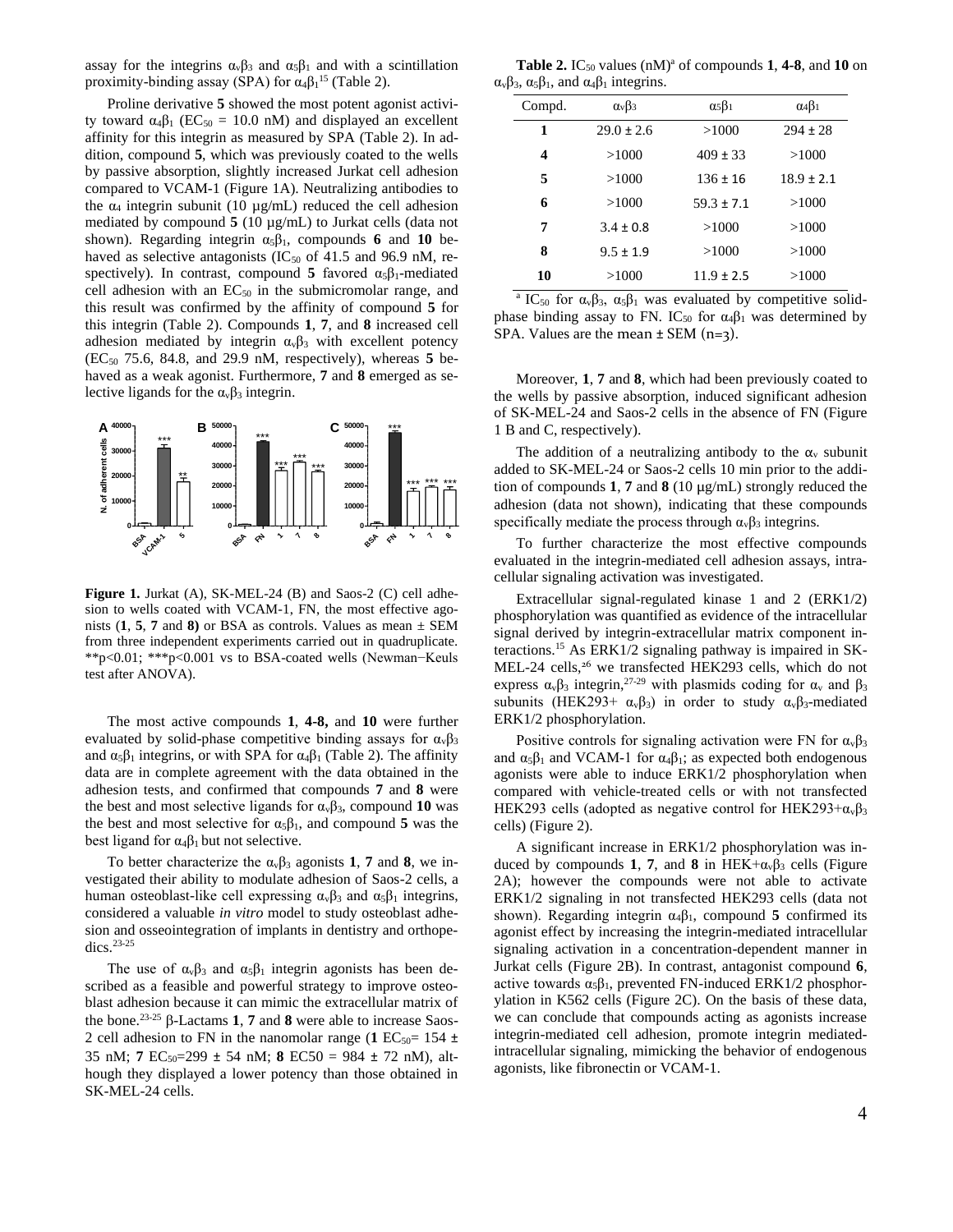

**Figure 2.** Concentration dependent effects of new β-lactam ligands on integrin-mediated intracellular signaling activation. (A) Compounds **8**, **1**, and **7** increased ERK1/2 phosphorylation in HEK293+αvβ<sup>3</sup> cells; (B) compound **5** activated intracellular signaling in Jurkat cells expressing α4β1; (C) compound **6** prevented FN-induced ERK1/2 phosphorylation in K562 cells expressing α5β1. Not transf: not transfected HEK293 cells. Densitometric analysis of the bands is reported (mean  $\pm$  SEM; n=5). \*p<0.05, \*\*p<0.01, \*\*\*p<0.001 vs vehicle; #p<0.05 vs FN (Newman-Keuls test after ANOVA).

Conversely, ligands acting as antagonists bind specifically to integrin under investigation, reduce cell adhesion and prevent the activation of integrin-mediated intracellular signaling by endogenous agonists.

**Molecular Modeling.** It is apparent that the large majority of the bioactive compounds in Chart 2 interacts with RGDbinding integrins with nM affinity albeit showing atypical structures as compared to the classic peptide or peptidomimetic ligands. Hence, we performed Molecular Modeling studies to explore the binding modes of representative compounds into integrins whose X-ray structures have been disclosed, namely integrins  $\alpha_{\nu}\beta_3$  and  $\alpha_5\beta_1$ . For its high affinity and selectivity, and for the atypical structure lacking the lactam ring, compound **7** was chosen as a model agonist ligand for  $\alpha_{\nu} \beta_3$  integrin, and the very small  $\beta$ -lactam **6**, lacking the urea group, was selected as a model antagonist for  $\alpha_5\beta_1$  integrin.

Docking simulations were performed with Autodock 4.0<sup>30</sup> using the receptor models derived from the deposited X-ray structures, i.e. 4MMX for  $\alpha_{v} \beta_3$  integrin in its extended-active conformation,<sup>31</sup> and 3VI4 for  $\alpha_5\beta_1$  integrin in its bent-inactive conformation.<sup>32</sup> The ligand-receptor structures were obtained by a systematic conformer search, followed by geometry optimization. The best-scoring poses are shown in Figure 3 and Figure S1 and S2 (Supporting Information).

Figure 3A shows the carboxylate group of compound **7** closely coordinated to the MIDAS of  $\beta_3$  subunit, as expected. The ligand shows its urea core in a *S*-shaped *cis,trans* configuration (Figure 3A), which allows to fit the cavity delimited by the residues Tyr122, Arg214, Asn215, Asp217, Ala218, Glu220, Ser121, Ser123 in the  $\beta_1$  subunit. The receptor keeps in place the carboxylate also by means of three hydrogen bonds, with Tyr122NH  $(2.09 \text{ Å})$ , with Ser123NH  $(1.55 \text{ Å})$ , and with Ser123OH (1.92 Å). In addition, Asn215 contributes to the stabilization of the complex with a hydrogen bond between its carbonyl oxygen and ligand urea NH (2.88 Å). The *o*-tolyl group occupies a hydrophobic cavity delimited by the residues Tyr166, Arg216, Arg214 of the  $\beta$ -subunit (Figure 3A), and by Tyr178 of the  $\alpha$ -subunit. Obviously, this short ligand occupies a much smaller portion of the RGDrecognition site of the receptor compared to RGD itself (Fig $ure S1$ ).

The best pose of the ligand **6** involves only residues belonging to the  $\beta_1$  subunit (Figure 3B and Figure S2 in the Supporting Information). The  $\beta$ -lactam core is framed within a cavity delimited by the residues Ser227, Glu229, Ser134, Tyr133, Asn224. Besides the expected ionic bond between ligand carboxylate and MIDAS (Figure 3B), the carboxylate is stabilized by three hydrogen bonds with the residues Ser134NH (2.99 Å), Asn224NH (1.51 Å), and Asn215CONH (1.60 Å). Finally, the carbonyl oxygen at the C2 position of the  $\beta$ -lactam is hydrogen-bonded to Tyr133NH (2.67 Å). The *o*-tolyl group appears well inserted in a wide cavity establishing interactions with defined residues of the  $\beta_1$  subunit, i.e. Gly223, Pro186, Cys187, Cys187, and the phenol ring of Tyr133.

#### DISCUSSION AND CONCLUSIONS

To discuss how the structural changes modified the biological activities, the new compounds were compared with the previously reported  $\beta$ -lactams  $A-F$  (Chart 1 and 2, and Figure S3).

Compound **1** showed to increase the adhesion of both model cell lines for  $\alpha_{\nu}\beta_3$  and  $\alpha_4\beta_1$  integrins (Table 1 and Figure 1). Competitive binding assays or SPA using isolated receptors confirmed that this compound binds to both integrins with moderate affinity (Table 2). Due to the very small size, it seems plausible that this ligand could interact only with the  $\beta$ subunits, thanks to the ionic bond between its carboxylate group and the MIDAS. The dual efficacy of **1** would be the result of the minimal structure of **1** lacking of any pharmacophores to specifically address the  $\beta_3$ - or  $\beta_1$ -subunits. Compared to compound **A**, the constraint due to the C=C bond on the ring in 1 had no effect on the affinity for  $\alpha_{\nu}\beta_3$  but it reversed the functional activity, from antagonism of **A** to agonism of **1**. It is possible that the less flexible ligand **1** could establish better non-covalent interactions with the receptor in the coordination of the  $Mg^{++}$  held in the metal-ion dependent adhesion site (MIDAS) of the  $\beta_3$  subunit.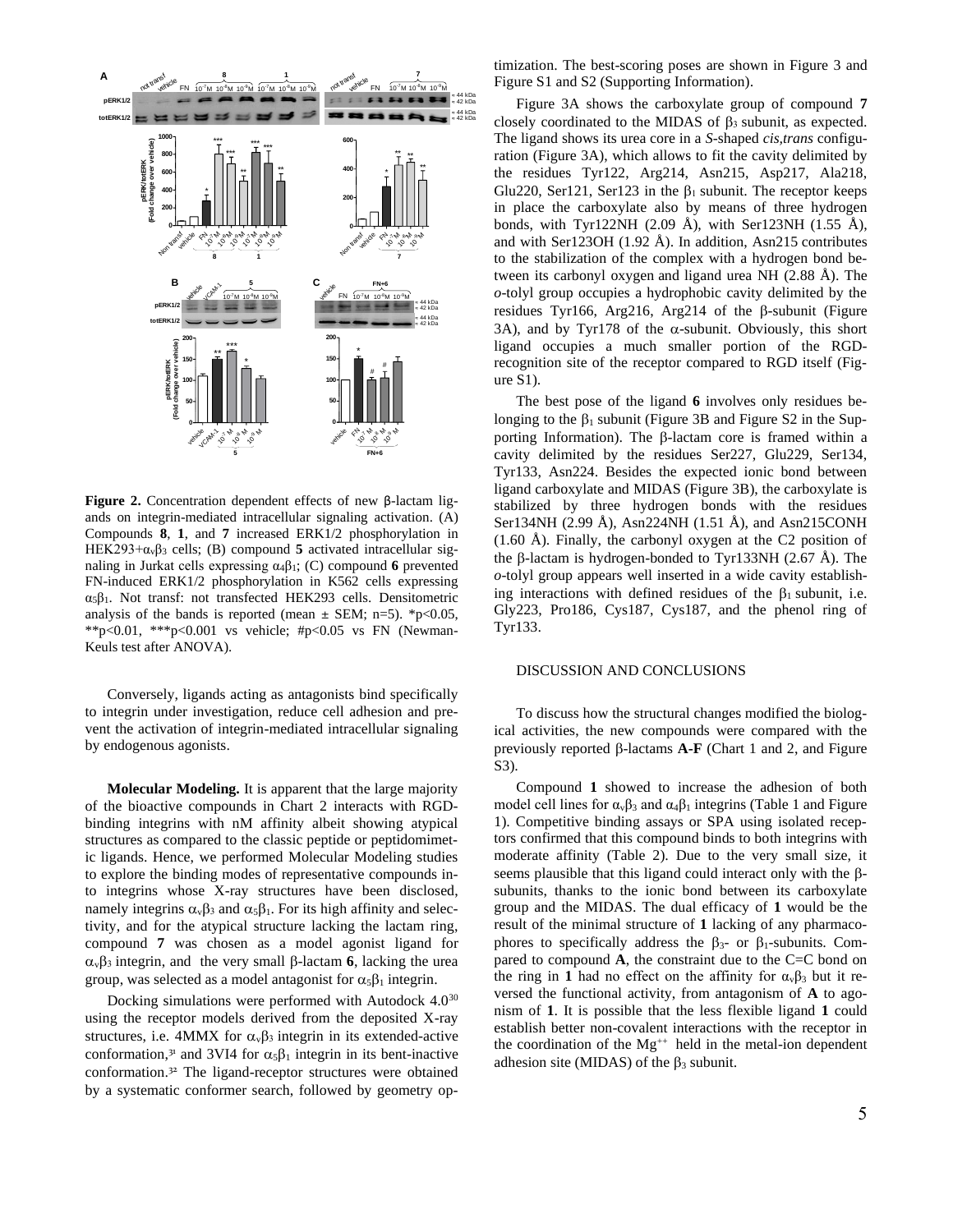

**Figure 3**. Side views of the calculated binding poses: A) compound 7 into the  $\alpha_{\nu}\beta_3$  integrin (pdb code 4MMX); B) compound 6 into the  $\alpha_5\beta_1$  integrin (pdb code 3VI4). The ligands are rendered in sticks, the protein backbone is represented as a solid ribbon, the  $\alpha$ subunit being highlighted in yellow. The relevant receptor residues are rendered in thick lines and indicated by the one-letter code. Dashed green lines represent hydrogen bonds, cation- $\pi$  interactions are rendered in brown,  $\pi-\pi$  interactions in pink, hydrophobic interactions in white. Divalent cations are shown as gray spheres.

It could be due to a greater directionality because of the conformational restriction along with the increased acidity of the  $\alpha,\beta$ -unsaturated acid compared to the saturated carboxylic acid in compound **A**. Both these effects could cooperate in the interaction of this small molecule with the  $\beta_3$  subunit thus promoting an active open-extended integrin conformation leading to the agonism of **1**. <sup>19</sup> As previously demonstrated, in fact, there is an autonomous regulation of integrin conformations by the  $\beta_3$  subunit that suggests its major role in integrin activation.<sup>33</sup> It could be also observed that the lack of a Nsubstituent as in compounds **1** and **A** compared to **C**, leads to a shift in integrin selectivity from  $\alpha_4\beta_1$  to  $\alpha_5\beta_3$ , instead. The significance of the two structural elements, COOH and *N*substituent, was confirmed by the behavior of compound **3**: the lack of the COOH group completely deactivated the ligand towards  $\alpha_{\nu} \beta_3$  and a poor residual activity for  $\alpha_4 \beta_1$  remained due to the *N-o-*tolyl-group. However, the presence of a COOH is not still sufficient for integrin recognition, as demonstrated by the inactivity of compound **2** that has a longer C4 side chain than **A**. A shorter distance between the C4 carboxylate and the  $\beta$ -lactam could favor a cooperative interaction with the very close ADMIDAS metal site of the  $\beta_3$  subunit thus enforcing the integrin recognition, <sup>34</sup> not possible in a longer chain as in compound **2**.

A lack of the ureidic NH group as in compound **4** and **6** leads to a deactivation toward  $\alpha_4\beta_1$ , compared with **C** and **D** that are good  $\alpha_4\beta_1$  ligands. In contrast, **4** and especially **6** are selective antagonist toward  $\alpha_5\beta_1$ . The selectivity switch from  $\alpha_4\beta_1$  to  $\alpha_5\beta_1$  could be attributed to more favorable interactions with the  $\alpha_5$  subunit due to an increased basicity of the imide group compared to the urea, and with a hydrogen bond acceptor character. The absence of the classical guanidinium group, as in the RGD sequence, would not be crucial to gain recognition by  $\alpha_5\beta_1$  or  $\alpha_v\beta_3$ , as demonstrated by small non-peptidic molecules without the guanidinium group previously developed as selective ligands of integrin  $\alpha_5\beta_1$ .<sup>35</sup>

The proline derivative  $5$  with a larger ring than that of  $\beta$ lactam **D** and without the imide group was a poor ligand for α<sub>v</sub> $β_3$ , but it maintained the activity toward  $α_5β_1$  and  $α_4β_1$ . Interestingly in this case there is a complete switch in the ligand behavior: from antagonism of the  $\beta$ -lactam **D** to agonism of proline derivative **5**.

The complete absence of a cyclic scaffold, such as in compounds **7** and **8**, had a strong effect on increasing the agonist selectivity toward  $\alpha_{\nu}\beta_3$  compared to the corresponding cyclic ligands **D** and **C**, which were more active or only active toward  $\alpha_4\beta_1$ , respectively. In particular, the linear compound **8** and  $\beta$ -lactam **C** turned out to be both agonists but with a switch in selectivity from  $\alpha_4\beta_1$  for **C** to  $\alpha_3\beta_3$  for **8**. This selectivity of  $C$  for  $\alpha_4\beta_1$  could be tentatively attributed to favorable interactions with the ligand-binding domain  $\alpha I$  of the  $\alpha_4 \beta_1$  integrin, 36-37 which is lost in linear compound **8**. As a general consideration, a linear molecule could be useful to influence the selectivity, but the cyclic  $\beta$ -lactam analog has a higher potency, probably because of better side chain alignment on the receptor due to the cyclic core.

The configuration at the C-4 position of the  $\beta$ -lactam ring turned to be very important. A change from the (*S*) configuration in compounds **D** and **F**, to the  $(R)$  configuration in compounds **9** and **11** switched off the activity. This stereopreference in integrin recognition is consistent with results that were recently reported.<sup>38</sup> Compound **10** with an (*R*) C-4 configuration interestingly was a selective antagonist of  $\alpha_5\beta_1$ , whereas its (*S*) enantiomer **E** was a selective ligand for  $\alpha_v \beta_3$ . In general, it could be observed that (*S*)-enantiomers are preferred for receptor recognition, but (*R*) enantiomers should be carefully evaluated.<sup>38</sup>

Molecular docking computations suggested useful hints to explain the preference of compounds **7** and **6** towards integrins  $\alpha_{\nu}\beta_3$  and  $\alpha_5\beta_1$ , respectively. In  $\alpha_5\beta_1$  integrin, the MIDAS is topped by a large hydrophobic pocket capable to host the *o*tolyl group of  $\beta$ -lactam **6** (Figure 3B). In contrast, in the  $\alpha_{\nu}\beta_3$ integrin this hydrophobic cavity is considerably narrowed for the presence of large residues, especially Arg214, Asn215, and Arg216, <sup>39</sup> thus preventing ligand **6** to fit the receptor.

On the other hand, ligand **7**, but not ligand **6**, is capable to skirt these obstacles and to insert its *o*-tolyl moiety into the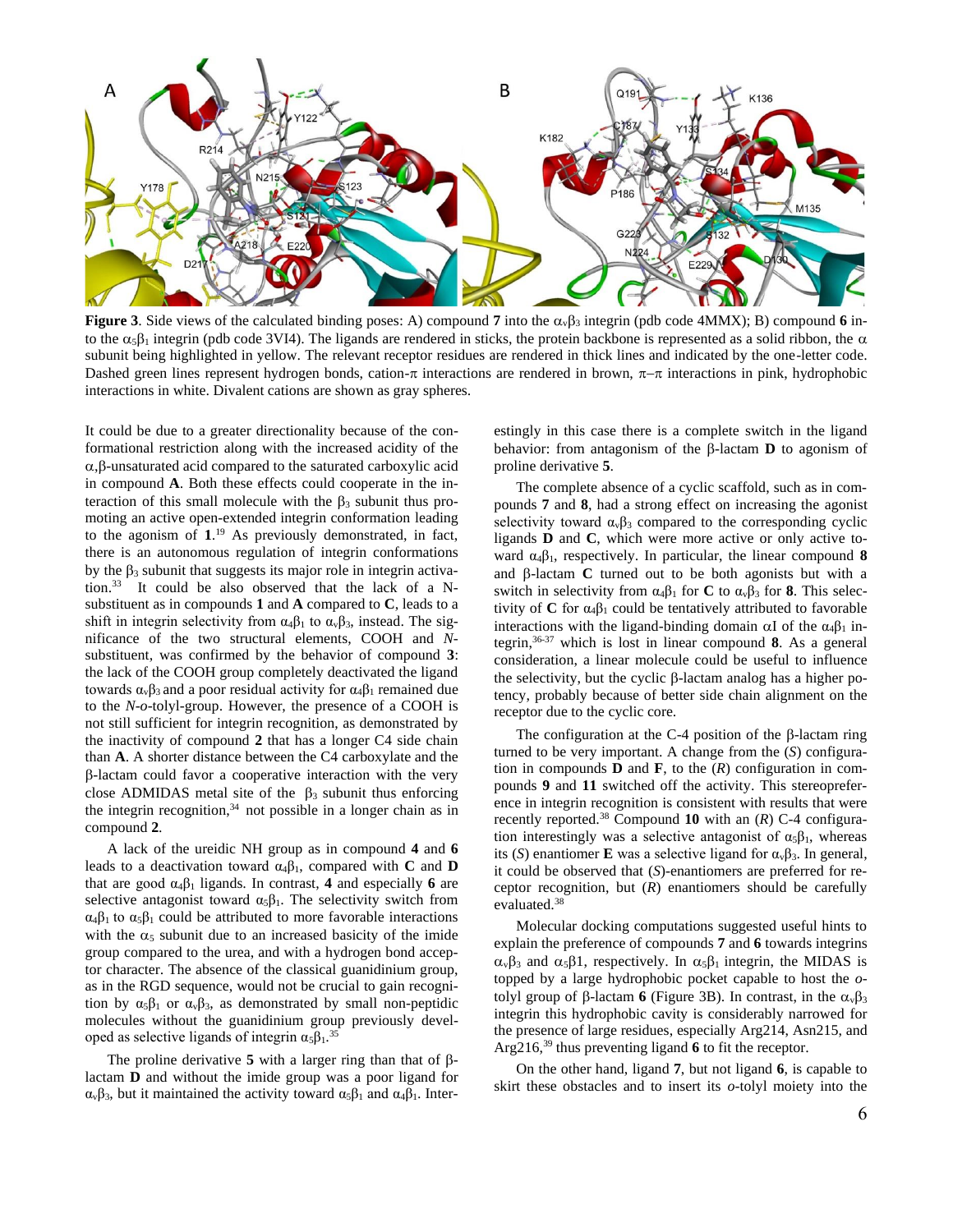large pocket delimited by hydrophobic residues of the  $\alpha$ - and  $\beta$ -subunits (Figure 3A), thanks to the comparatively longer and more flexible *S*-shaped urea backbone.

Furthermore, compound **7** was shown to behave as an agonist of  $\alpha_{\nu}\beta_3$  integrin, despite of the lack of relevant interactions with the  $\alpha_{v}$ -subunit. The docking pose clearly showed that this ligand occupies only a small fraction of the RGD-binding site (Figure S1). Previously, small molecules, such as the thyroid hormone,<sup>40</sup> were shown to bind integrin  $\alpha_{\nu} \beta_3$  mainly by interacting with the  $\beta$ -subunit. More recent evidence strongly supported that ligand carboxylate binding to the MIDAS can be sufficient to open the headpiece, and hence to activate the integrin, while Arg (or any mimetics) might not be required.<sup>34</sup>

Intriguingly, ligand **6** was shown to act as a pure antagonist of  $\alpha_5\beta_1$  integrin. Extensive investigations on  $\alpha_{\text{IIb}}\beta_3$  and  $\alpha_{\nu} \beta_3$  integrins showed that the mechanism of extension and activation requires a specific reorganization of pre-existing interaction networks around Y122 of the  $\beta$ -subunit, in the proximity of the ligand recognition site.<sup>41, 31</sup>

In this perspective, the peculiar structure of compound **6**  appears perfectly adequate to block the position of Tyr122 in the inactive conformation. Antagonism would be determined by the presence of the bulky, *o*-methylbenzoyl aromatic group that optimally packs against Tyr122, therefore freezing hinge opening and domain traslocation. 31, 42

In summary, this study contributes to a better comprehension of the structural requirements relevant to confer agonist or antagonist behavior toward integrins, and, moreover, new potent and selective integrin agonists were discovered. In recent decades, many efforts have been made to develop integrin antagonists, whereas integrin agonists have been considered as potential therapeutics only very recently. Agonists for  $\alpha_{\nu}\beta_3$ could be useful for functionalizing titanium surfaces to foster bone regeneration on implant materials.<sup>22</sup> In addition, agonists for  $\alpha_4\beta_1$  have been proposed to enhance stem cell therapy when coadministered with progenitor cells by increasing cell adhesion,<sup>43</sup> or enhance vascularization in regenerative medicine. 44

#### EXPERIMENTAL SECTION

**General methods**. Compounds **1**, **13**, **15**, and **26** were synthesized according to our previously reported procedures.<sup>14,</sup> <sup>17</sup> Compounds 17 and 21 are known and were synthesized according to reported procedures.<sup>18-20</sup> Structure and purity of known compounds was assessed by <sup>1</sup>H NMR and HPLC-MS analysis: spectroscopic data are in accordance to those reported in literature. Target compounds were determined to be ≥ 95% pure by analytical HPLC analyses (Supporting information). Optical purity of compounds synthetized from Daspartic acid was assessed by chiral-HPLC analysis on compound **22** chosen as a model using a Chiralpack IA column, eluent: isopropanol/n-hexane 50:50, flow= 0.5 mL/min, temperature  $=40^{\circ}$ C.

**General procedure for N-acylation** (GP1) In a 25 mL two neck flask the starting compound (1 equiv ) was dissolved in anhydrous  $CH_2Cl_2$  (11 mL/mmol) under a nitrogen atmosphere. Anhydrous TEA was added dropwise, followed by a dropwise addition of the commercially available otolylisocyanate. The mixture was stirred at room temperature

until a complete consumption of the starting beta-lactam (4h, TLC monitoring) and then quenched with a saturated aqueous solution of NH4Cl. The mixture was then extracted with  $CH_2Cl_2$  (3 x 10mL), the organic layers were collected, dried over anhydrous Na2SO4, concentrated in vacuum and purified by flash-chromatography affording the desired N-acylated compounds.

**General procedure for hydrogenolysis** (GP2). In a 25 mL two-neck flask the starting benzyl ester (1 equiv) was dissolved in a 1:1 mixture of THF and CH3OH (22 mL/mmol) and Pd/C (10% w/w) was added. The solution was then stirred under a  $H_2$  atmosphere (1 atm) at room temperature. After a complete consumption of the starting material (TLC monitoring, 2h) the reaction mixture was filtered through celite and concentrated in vacuum. The crude was then triturated with few drops of pentane to afford the desired carboxylic acids.

**2-(4-Oxoazetidin-2-yl)acetyl)glycine** (**2**). Following GP2, compound **16** (68 mg, 0.25 mmol) yielded compound **2** as a waxy solid (42 mg, 91%). <sup>1</sup>H NMR (400 MHz, CD<sub>3</sub>OD) δ (ppm) 3.98 – 3.94 (m, 1H), 3.93 (d, *J* = 18.0, 1H), 3.89 (d, *J* = 18.0 Hz, 1H), 3.10 (dd, *J* = 15.0, 4.9 Hz, 1H), 2.69 (dd, *J* = 15.0, 1.9 Hz, 1H), 2.66 – 2.55 (m, 2H); <sup>13</sup>C NMR (100 MHz, CD3OD) δ (ppm) 173.23, 173.21, 170.4, 45.9, 43.6, 42.1, 41.8; IR (film, cm-1 ) 3316, 2927, 1730, 1636, 1534, 1476, 1414, 1379, 1193.

**2-Oxo-***N***-(***o***-tolyl)azetidine-1-carboxamide** (**3**). In a 25 mL two-neck flask, a solution of sodium bis(trimethylsilyl)amide(NaHMDSA) (1.0 M in THF, 875 μL, 1.25 equiv) was added dropwise to a solution of 2-azetidinone (50 mg, 0.7 mmol, 1 equiv) in anhydrous THF (6.2 mL) at −78 °C under a nitrogen atmosphere. The mixture was stirred for 15 min, then o-tolylisocyanate (108 μL, 0.875 mmol, 1.25 equiv) was added dropwise. After completion (TLC monitoring, 30 min), the mixture was quenched with a saturated aqueous solution of NH<sub>4</sub>Cl and extracted with  $CH_2Cl_2$  (3 × 10 mL). The combined organic extracts were dried over anhydrous Na2SO4, concentrated in vacuum, and purified by flash chromatography (cyclohexane/AcOEt 3:2), affording **3** as a colorless oil (60 mg, 42%). <sup>1</sup>H NMR (400 MHz, CDCl<sub>3</sub>) δ (ppm) 8.44 (bs, 1H), 7.95 (d, *J* = 8.0 Hz, 1H), 7.23 – 7.17 (m, 2H), 7.04 (t, *J* = 7.4 Hz, 1H), 3.72 (t, *J* = 4.8 Hz, 2H), 3.12 (t, *J* = 4.8 Hz, 2H), 2.30 (s, 3H); <sup>13</sup>C NMR (100 MHz, CDCl<sub>3</sub>)  $\delta$ (ppm) 167.4, 147.9, 135.3, 130.3, 127.4, 126.7, 124.3, 121.0, 37.3, 36.0, 17.6; HPLC-MS (ESI<sup>+</sup>) Rt= 6.8 min, m/z=205 [M+H]<sup>+</sup>; IR (film, cm<sup>-1</sup>) 3298, 2919, 1762, 1710, 1614, 1552, 1459, 1314, 1297, 1191

**2-(1-(2-Methylbenzoyl)-4-oxoazetidin-2-yl)acetic acid** (**4**). Following GP2, compound **14** (32 mg, 0.09 mmol) yielded compound **4** as a waxy solid (22 mg, 99%). <sup>1</sup>H NMR (400 MHz, CD3OD) δ (ppm) 7.45 (d, *J* = 7.7 Hz, 1H), 7.39 (t, *J* = 7.5 Hz, 1H), 7.24 (dd, *J* = 14.4, 7.3 Hz, 2H), 4.47 (ddd, *J* = 10.2, 7.6, 3.6 Hz, 1H), 3.30 (dd, *J* = 16.1, 6.4 Hz, 1H), 3.13 (dd, *J* = 16.3, 3.7 Hz, 1H), 3.01 (dd, *J* = 16.3, 3.7 Hz, 1H), 2.85 (dd, *J* = 16.3, 8.3 Hz, 1H), 2.38 (s, 3H); <sup>13</sup>C NMR (100 MHz, CD<sub>3</sub>OD) δ (ppm) 174.0, 168.7, 165.6, 137.7, 135.0, 132.0, 131.6, 129.4, 126.5, 48.6, 43.0, 37.2, 19.5; HPLC-MS (ESI<sup>+</sup>) Rt=5.1 min, m/z=248 [M+H]<sup>+</sup>; IR (film, cm<sup>-1</sup>) 2960, 2857, 1795, 1704, 1677, 1430, 1327, 1224, 1184

**(***o***-Tolylcarbamoyl)-L-proline** (**5**). Following GP2, compound **18** (60 mg, 0.18 mmol) yielded compound **5** as a waxy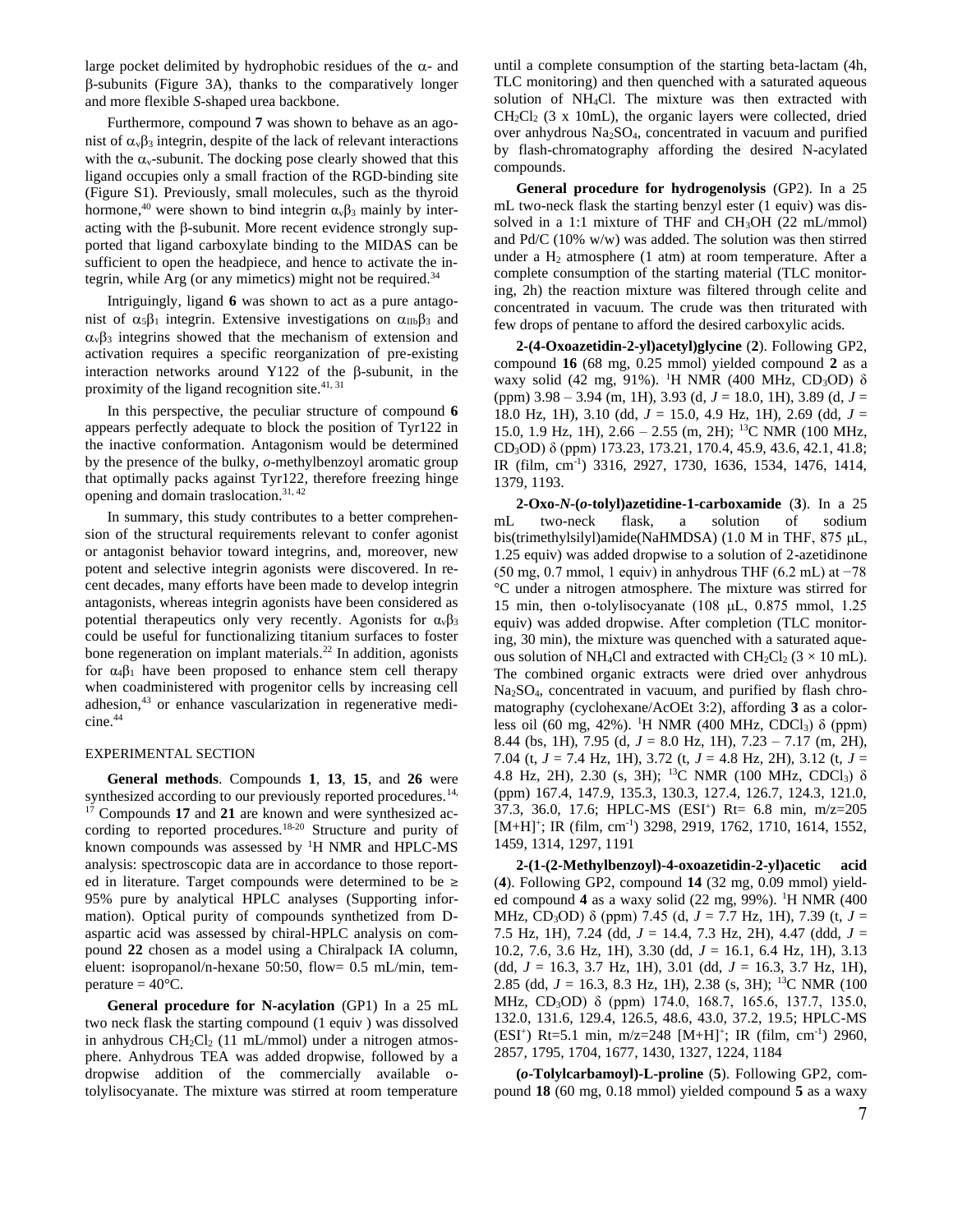solid (44 mg, 99%). <sup>1</sup>H NMR (400 MHz, CD<sub>3</sub>OD) δ (ppm) 7.38 (d, *J* = 7.8 Hz, 1H), 7.17 (d, *J* = 7.5 Hz, 1H), 7.12 (t, *J* = 7.4 Hz, 1H), 7.02 (t, *J* = 7.3 Hz, 1H), 4.31 (t, *J* = 5.9 Hz, 1H),  $3.61 - 3.56$  (m, 2H), 2.27 (s, 3H), 2.17 – 1.91 (m, 4H); <sup>13</sup>C NMR (100 MHz, CD3OD) δ (ppm) 177.0, 157.6, 138.1, 134.9, 131.3, 127.5, 127.1, 126.6, 60.8, 47.5, 31.0, 25.4, 18.2; HPLC-MS (ESI<sup>+</sup>) Rt= 3.3 min, m/z=249 [M+H]<sup>+</sup>; IR (film, cm<sup>-1</sup>) 3423, 2927, 1720, 1709, 1639, 1527, 1457, 1377, 1254, 1199,  $1124$ ;  $[\alpha]_{20}^D = -46.6$  (c=10.0 mg/mL, CH<sub>3</sub>OH)

#### **(***S***)-1-(2-Methylbenzoyl)-4-oxoazetidine-2-carboxylic**

**acid** (**6**). Following GP2, compound **12** (80 mg, 0.25 mmol) yielded compound 6 as a waxy solid (53 mg, 91%). <sup>1</sup>H NMR (400 MHz, CD3OD) δ (ppm) 7.49 (d, *J* = 7.7 Hz, 1H), 7.39 (t, *J* = 7.5 Hz, 1H), 7.27 – 7.21 (m, 2H), 4.59 (dd, *J* = 7.0, 3.4 Hz, 1H), 3.41 (dd, *J* = 16.1, 7.0 Hz, 1H), 3.05 (dd, *J* = 16.1, 3.4 Hz, 1H), 2.40 (s, 3H); <sup>13</sup>C NMR (100 MHz, CD<sub>3</sub>OD) δ (ppm) 172.9, 167.7, 164.0, 138.1, 134.4, 132.2, 131.7, 129.4, 126.5, 50.4, 41.5, 19.5; HPLC-MS (ESI<sup>+</sup>) Rt= 6.3 min, m/z=234 [M+H]<sup>+</sup>; IR (film, cm<sup>-1</sup>) 2967, 2930, 1806, 1728, 1686, 1603, 1324, 1259, 1184;  $[\alpha]_{20}^D = -80.7$  (c= 10 mg/mL, CH<sub>2</sub>Cl<sub>2</sub>)

**(***o***-Tolylcarbamoyl)-glycine** (**7**). Following GP2, compound **19** (70 mg, 0.23 mmol) yielded compound **7** as a waxy solid (47 mg, 97%). <sup>1</sup>H NMR (400 MHz, CD<sub>3</sub>OD) δ (ppm) 7.50 (d, *J* = 7.9 Hz, 1H), 7.18 – 7.11 (m,, 2H), 7.01 (t, *J* = 7.4 Hz, 1H), 3.92 (s, 2H), 2.26 (s, 3H); <sup>13</sup>C NMR (100 MHz, CD3CN) δ (ppm) 172.8, 157.2, 136.6, 130.4, 130.0, 126.0, 124.0, 123.5, 35.3, 16.6; HPLC-MS (ESI<sup>+</sup>) Rt= 2.5 min, m/z=209 [M+H]<sup>+</sup>; IR (film, cm<sup>-1</sup>) 3411, 3263, 2988, 1707, 1614, 1598, 1459, 1390, 1239, 1114.

**3-(3-(***o***-Tolyl)ureido)propanoic acid** (**8).** Following GP2, compound **20** (45 mg, 0.14 mmol) yielded compound **8** as a waxy solid (30 mg, 99%). <sup>1</sup>H NMR (400 MHz, CD<sub>3</sub>OD)  $\delta$ (ppm) 7.48 (d, *J* = 7.9 Hz, 1H), 7.16 – 7.11 (m, 2H), 7.00 (t, *J* = 7.8 Hz, 1H), 3.45 (t, *J* = 6.3 Hz, 2H), 2.53 (t, *J* = 6.3 Hz, 2H), 2.23 (s, 3H); <sup>13</sup>C NMR (100 MHz, CD3OD) δ (ppm) 175.8, 158.8, 138.1, 131.9, 131.4, 127.4, 125.4, 125.0, 36.8, 35.6, 18.0; HPLC-MS (ESI<sup>+</sup>) Rt= 2.6 min, m/z=223 [M+H]<sup>+</sup>; IR (film, cm-1 ) 3303, 3032, 2954, 1715, 1632, 1573, 1418, 1296, 1222, 1106.

**(***R***)-4-Oxo-1-(o-tolylcarbamoyl)azetidine-2-carbo xylic acid** (**9).** Following GP2, compound **22** (105 mg, 0.31 mmol) yielded compound 9 as a white solid (74 mg, 97%). <sup>1</sup>H NMR (400 MHz, CDCl<sub>3</sub>)  $\delta$  (ppm) 8.37 (bs, 1H), 8.19 (bs, 1H), 7.86 (d, *J* = 8.4 Hz, 1H), 7.18 – 7.15 (m, 2H), 7.05 (t, *J* = 7.4 Hz, 1H), 4.59 (dd, *J* = 6.2, 2.2 Hz, 1H), 3.37 (dd, *J* = 16.0, 6.2 Hz, 1H), 3.20 (dd, *J* = 16.0, 2.2 Hz, 1H), 2.28 (s, 3H); <sup>13</sup>C NMR (100 MHz, CDCl3) δ (ppm) 172.0, 165.7, 147.9, 134.6, 130.5, 128.0, 126.8, 125.1, 121.5, 49.7, 41.3, 17.6; HPLC-MS (ESI<sup>+</sup> )  $Rt=5.9$  min, m/z=249 [M+H]<sup>+</sup>; IR (film, cm<sup>-1</sup>) 3344, 3024, 2966, 2962, 1775, 1717, 1615, 1593, 1459, 1308, 1252; m.p. 121-123 °C; [α]<sup>D</sup><sub>20</sub> = +114.3 (c=11.5 mg/mL, CH<sub>2</sub>Cl<sub>2</sub>)

**(***R***)-3-(4-oxo-1-(***o***-tolylcarbamoyl)azetidine-2-car boxamido)propanoic acid** (**10**). Following GP2, compound **23** (46 mg, 0.11 mmol) yielded compound **10** as a waxy solid (34 mg, 97%). <sup>1</sup>H NMR (400 MHz, CDCl<sub>3</sub>) δ (ppm) 8.46 (bs, 1H), 7.83 – 7.81 (m, 2H), 7.21 – 7.18 (m, 2H), 7.07 (t, *J* = 7.4 Hz, 1H), 4.59 (dd, *J* = 6.0, 3.1 Hz, 1H), 3.63 – 3.52 (m, 2H), 3.44 (dd, *J* = 16.2, 3.1 Hz, 1H), 3.24 (dd, *J* = 16.2, 6.0 Hz, 1H), 2.59 (t,  $J = 5.6$  Hz, 2H), 2.29 (s, 3H); <sup>13</sup>C NMR (100 MHz, CD3OD) δ (ppm) 175.3, 171.0, 168.0, 149.4, 136.4, 131.5,

129.9, 127.6, 126.0, 123.0, 51.6, 42.1, 36.7, 34.5, 17.7; HPLC-MS (ESI<sup>+</sup>) Rt=4.3 min, m/z=320 [M+H]<sup>+</sup>, 342 [M+Na]<sup>+</sup>; IR (film, cm-1 ) 3352, 1779, 1734, 1708, 1648, 1595, 1550, 1458, 1311, 1254, 1203;  $[\alpha]_{20} = +56.7$  (c=7.0 mg/mL, CH<sub>3</sub>OH)

**(***R***)-(4-(2-carboxy-4-oxoazetidine-1-carboxamido) phenyl)methanaminium 2,2,2-trifluoroacetate** (**11**). In a 25 mL two-neck flask, compound **25** (72 mg, 0.19 mmol, 1 equiv) was dissolved in  $CH_2Cl_2$  (3.5 mL) under a nitrogen atmosphere and trifluoroacetic acid (TFA) was added dropwise at 0°C. New TFA aliquots were added each 30 mins at 0°C until a complete conversion (261 μL, 3.42 mmol, 18 equiv in total, 8 h, TLC monitoring). The solvent was removed under reduced pressure and the crude was triturated with few drops of pentane, yielding compound **11** (67 mg, 94%) as a waxy solid. <sup>1</sup>H NMR (400 MHz, CD<sub>3</sub>OD) δ (ppm) 7.57 (d,  $J = 8.4$  Hz, 2H), 7.41 (d, *J* = 8.4 Hz, 2H), 4.61 – 4.59 (m, 1H), 4.08 – 4.06 (m, 2H), 3.50 (dd, *J* = 15.7, 5.6 Hz, 1H), 3.12 (d, *J* = 15.7 Hz, 1H); <sup>13</sup>C NMR (100 MHz, CD3OD) δ (ppm) 171.9, 167.1, 148.8, 139.4, 130.9, 130.2, 121.5, 43.8, 43.6, 42.1; <sup>19</sup>F NMR (375 MHz, CD<sub>3</sub>OD) δ (ppm) -76.7 ppm; HPLC-MS (ESI<sup>+</sup>)  $Rt=1.3$  min, m/z=247 [M+H]<sup>+</sup>; IR (film, cm<sup>-1</sup>) 3417, 3301, 2969, 1781, 1743, 1708, 1666, 1604, 1549, 1421, 1320, 1184;  $[\alpha]_{20}^D$  = +96.4 (c=11.3 mg/mL, CH<sub>3</sub>OH).

**Benzyl (***S***)-1-(2-methylbenzoyl)-4-oxoazetidine-2 carboxylate** (**12**). In a 10 mL two-neck flask, the commercially available benzyl (*S*)-4-oxoazetidine-2-carboxylate (62 mg, 0.3 mmol, 1 equiv) was dissolved in anhydrous  $CH_2Cl_2$  (1.5 mL) under nitrogen. TEA (135 μL, 0.96 mmol, 3.2 equiv) and DMAP (4 mg, 0.03 mmol, 0.1 equiv) were then added. Otoluylchloride (78 μL, 0.6 mmol, 2 equiv) was then added dropwise at 0°C. After 10 minutes, the solution was warmed to rt and left under stirring. After complete consumption of the starting material (6 h), the mixture was quenched with a saturated aqueous solution of NH<sub>4</sub>Cl and extracted with  $CH_2Cl_2$  (3)  $\times$  10 mL). The combined organic extracts were dried over anhydrous  $Na<sub>2</sub>SO<sub>4</sub>$ , concentrated in vacuum, and purified by flash chromatography (cyclohexane/AcOEt 7:3), affording **12** as a colorless oil (83 mg, 86%). <sup>1</sup>H NMR (400 MHz, CDCl<sub>3</sub>)  $\delta$ (ppm) 7.52 (d, *J* = 7.5 Hz, 1H), 7.44 – 7.35 (m, 6H), 7.26 (t, *J*  $= 7.2$  Hz, 2H), 5.30 (d,  $J_{AB} = 12.2$  Hz, 1H), 5.26 (d,  $J_{AB} = 12.1$ Hz, 1H), 4.68 (dd, *J* = 6.8, 3.5 Hz, 1H), 3.34 (dd, *J* = 16.1, 6.8 Hz, 1H), 3.07 (dd,  $J = 16.1$ , 3.5 Hz, 1H), 2.41 (s, 3H); <sup>13</sup>C NMR (100 MHz, CDCl<sub>3</sub>) δ (ppm) 169.0, 165.8, 161.3, 137.4, 134.7, 132.1, 131.6, 130.8, 128.7, 128.64, 128.57, 128.4, 125.4, 67.7, 48.7, 40.4, 19.5; HPLC-MS (ESI<sup>+</sup>) Rt= 10.2 min, m/z=324 [M+H]<sup>+</sup>; IR (film, cm<sup>-1</sup>) 3031, 2962, 2928, 1805, 1746, 1684, 1490, 1386, 1288, 1207, 1145;  $[\alpha]_{20}^D = -78.2$  $(c=11.6 \text{ mg/mL}, CH_2Cl_2)$ 

**Benzyl 2-(1-(2-methylbenzoyl)-4-oxoazetidin-2-yl) acetate** (**14**). In a 10 mL two-neck flask, compound **13** (50 mg, 0.23 mmol, 1 equiv) was dissolved in anhydrous  $CH_2Cl_2$  (1.2) mL) under nitrogen. TEA (103 μL, 0.73 mmol, 3.2 equiv) and DMAP (3 mg, 0.023 mmol, 0.1 equiv) were then added. Otoluylchloride (60 μL, 0.46 mmol, 2 equiv) was then added dropwise at 0°C. After 10 minutes, the solution was warmed to rt and left under stirring overnight. After 18 h, the mixture was quenched with a saturated aqueous solution of NH4Cl and extracted with  $CH_2Cl_2$  (3  $\times$  10 mL). The combined organic extracts were dried over anhydrous Na<sub>2</sub>SO<sub>4</sub>, concentrated in vacuum, and purified by flash chromatography (cyclohex-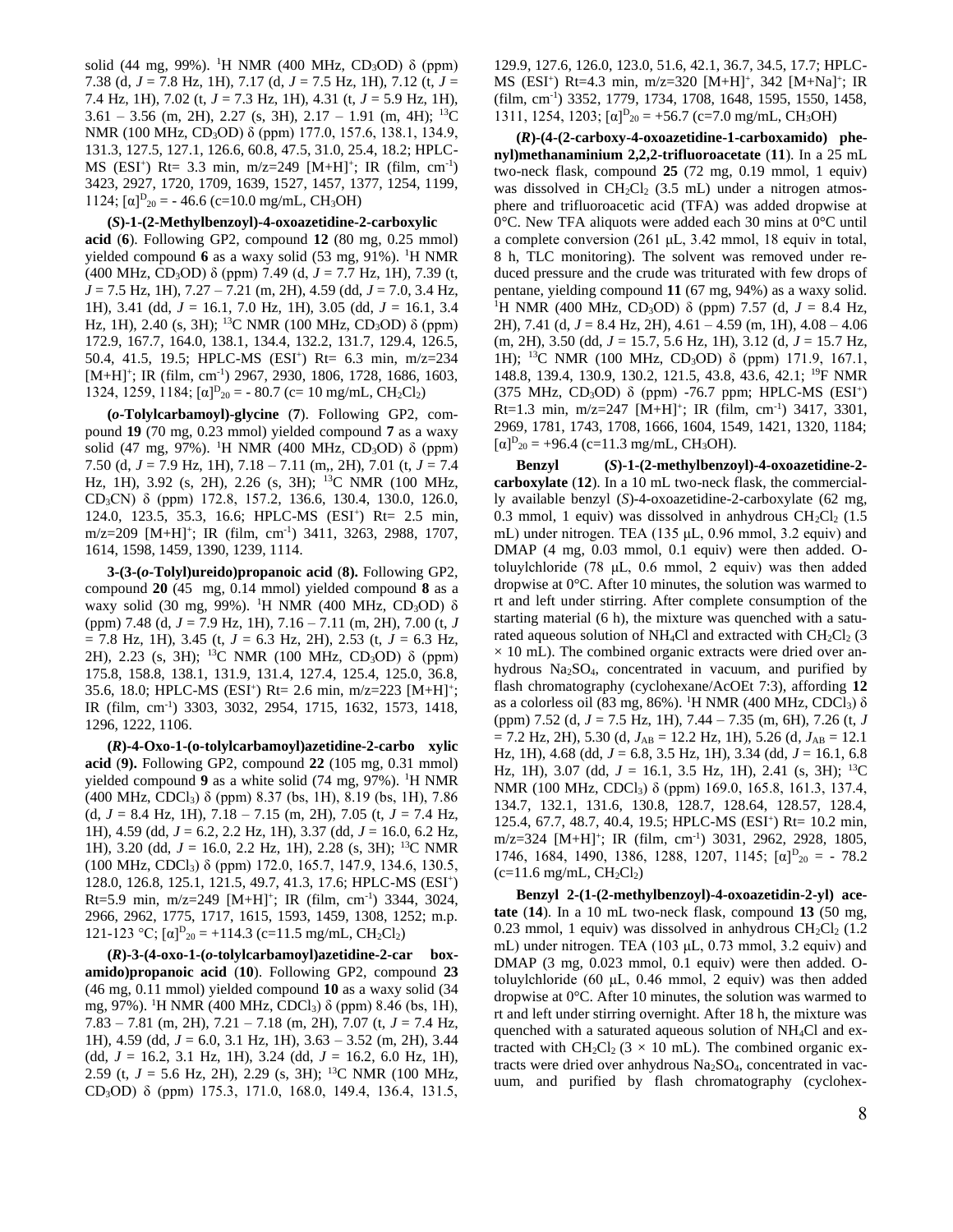ane/AcOEt 7:3), affording **14** as a colorless oil (60 mg, 77%). <sup>1</sup>H NMR (400 MHz, CDCl<sub>3</sub>) δ (ppm) 7.44 – 7.32 (m, 7H), 7.25 – 7.22 (m, 2H), 5.19 (d,  $J_{AB}$  = 12.3 Hz, 1H), 5.15 (d,  $J_{AB}$  $= 12.2$  Hz, 1H),  $4.56 - 4.50$  (m, 1H),  $3.37 - 3.25$  (m, 2H), 2.94 (dd, *J* = 16.6, 3.6 Hz, 1H), 2.85 (dd, *J* = 16.3, 8.4 Hz, 1H), 2.40 (s, 3H); <sup>13</sup>C NMR (100 MHz, CDCl<sub>3</sub>)  $\delta$  (ppm) 169.7, 166.8, 163.0, 137.0, 135.3, 132.7, 131.3, 130.8, 128.6, 128.58, 128.45, 128.36, 125.4, 66.8, 46.6, 42.1, 36.8, 19.6; HPLC-MS  $(ESI<sup>+</sup>)$  Rt=7.6 min, m/z=338 [M+H]<sup>+</sup>; IR (film, cm<sup>-1</sup>) 2958, 2929, 1796, 1734, 1676, 1511, 1456, 1289, 1184.

**Benzyl (2-(4-oxoazetidin-2-yl)acetyl)glycinate** (**16**). In a 25 mL two-neck flask, compound **15** (76 mg, 0.59 mmol, 1 equiv) was dissolved in a mixture of  $CH_2Cl_2$  (6.6 mL) and CH3CN (1.3 mL) under nitrogen. Dicyclohexylcarbodiimide (DCC) (16 mg, 0.79 mmol, 1.1 equiv) was then added at  $0^{\circ}$ C. It was followed by the dropwise addition of a previously prepared solution of glycine benzylester p-chlorohydrate salt (179 mg, 0.89 mmol, 1.5 equiv) and TEA (132 μL, 0.94 mmol, 1.6 equiv) in  $CH_2Cl_2$  (7.4 mL). After addition of catalytic DMAP (14 mg, 0.12 mmol, 0.2 equiv), the solution was warmed to rt and left under stirring overnight. After complete consumption of the starting material (16 h), the mixture was quenched with H<sub>2</sub>O and extracted with CH<sub>2</sub>Cl<sub>2</sub> ( $3 \times 10$  mL). The collected organic layers were dried on anhydrous  $Na<sub>2</sub>SO<sub>4</sub>$  and filtered. The crude was suspended in AcOEt, and the solid residual dicyclohexylurea was eliminated by filtration. The organic layer was concentrated in vacuum and purified by flash chromatography  $\rm (CH_2Cl_2/ACOH$  from 3:2 to 100% AcOEt), yielding compound  $16$  (68 mg, 91%) as a colorless oil. <sup>1</sup>H NMR (400) MHz, CDCl<sub>3</sub>)  $\delta$  (ppm) 7.37 – 7.31 (m, 5H), 6.99 (bs, 1H), 6.72 (bs, 1H), 5.16 (d, *J* = 12.3 Hz, 1H), 5.12 (d, *J* = 12.3 Hz, 1H), 4.15 (dd, *J* = 18.1, 6.1 Hz, 1H), 3.97 – 3.95 (m, 1H), 3.91 (dd, *J* = 18.1, 5.0 Hz, 1H), 3.09 (dd, *J* = 14.8, 3.2 Hz, 1H), 2.68 – 2.55 (m, 2H), 2.45 (dd, *J* = 14.4, 9.4 Hz, 1H); <sup>13</sup>C NMR (100 MHz, CDCl3) δ (ppm) 170.7, 170.1, 167.5, 134.9, 128.6, 128.5, 128.3, 67.2, 44.8, 43.3, 41.5, 41.1; HPLC-MS (ESI<sup>+</sup> ) Rt=10.5 min, m/z=277 [M+H]<sup>+</sup>, 294 [M+H<sub>2</sub>O]<sup>+</sup>; IR (film, cm<sup>-</sup> 1 ) 3300, 2954, 1742, 1657, 1562, 1411, 1192, 1126.

**Benzyl (o-tolylcarbamoyl)-L-prolinate** (**18**). Compound **17** (82 mg, 0.26 mmol, 1 equiv) was treated with TEA (73 μL, 0.52 mmol, 2 equiv) and o-tolylisocyanate (36 μL, 0.29 mmol, 1.1 equiv) following GP1. Chromatography (cyclohexane/AcOEt 1:1) yielded **18** as a colorless oil (63 mg, 72%). <sup>1</sup>H NMR (400 MHz, CDCl3) δ (ppm) 7.73 (d, *J* = 8.0 Hz, 1H), 7.36 – 7.29 (m, 5H), 7.18 – 7.12 (m, 2H), 6.99 (t, *J* = 7.4 Hz, 1H), 6.34 (bs, 1H), 5.22 (d, *J*AB = 12.4 Hz, 1H), 5.14 (d, *J*AB = 12.4 Hz, 1H), 4.55 (dd, *J* = 8.1, 2.3 Hz, 1H), 3.61 – 3.48 (m, 2H), 2.20 (s, 3H), 2.16 – 1.99 (m, 4H); <sup>13</sup>C NMR (100 MHz, CDCl3) δ (ppm) 172.6, 154.1, 136.7, 135.5, 130.1, 128.4, 128.24, 128.16, 128.0, 126.5, 123.7, 122.4, 66.8, 59.3, 46.1, 29.6, 24.4, 17.6; HPLC-MS (ESI<sup>+</sup>) Rt= 9.4 min, m/z=338  $[M+H]^+$ ; IR (film, cm<sup>-1</sup>) 3313, 2971, 1743, 1640, 1524, 1455, 1369, 1254, 1169;  $[\alpha]_{20} = -55.5$  (c=11.0 mg/mL, CH<sub>2</sub>Cl<sub>2</sub>).

**Benzyl 3-(3-(o-tolyl)ureido)propanoate** (**20**). Commercially available beta alanine benzylester *p*-toluenesulfonate salt (70 mg, 0.2 mmol, 1 equiv) was treated with TEA (56  $\mu$ L, 0.4mmol, 2 equiv) and o-tolylisocyanate (27 μL, 0.22 mmol, 1.1 equiv) following GP1. Chromatography (cyclohexane/AcOEt 3:2) yielded **20** as a colorless oil  $(47 \text{ mg}, 76\%)$ . <sup>1</sup>H NMR (400 MHz, CD3CN) δ (ppm) 7.63 (d, *J* = 8.0 Hz, 1H),

 $7.37 - 7.31$  (m, 5H),  $7.16 - 7.10$  (m, 2H), 6.96 (t,  $J = 7.0$  Hz, 1H), 6.79 (bs, 1H), 5.68 (bs, 1H), 5.11 (s, 2H), 3.43 (q, *J* = 6.4 Hz, 2H), 2.56 (t,  $J = 6.4$  Hz, 2H), 2.25 (s, 3H); <sup>13</sup>C NMR (100 MHz, CD<sub>3</sub>CN) δ (ppm) 173.0, 156.7, 138.5, 137.4, 131.2, 130.2, 129.5, 129.04, 128.95, 127.2, 124.4, 123.6, 66.9, 36.6, 35.7, 18.2; HPLC-MS (ESI<sup>+</sup>) Rt= 8.4 min, m/z=313 [M+H]<sup>+</sup>; IR (film, cm-1 ) 3308, 3066, 2954, 1727, 1632, 1566, 1456, 1419, 1253, 1186.

**Benzyl (***R***)-4-oxo-1-(o-tolylcarbamoyl)azetidine-2 carboxylate** (**22**). Compound **21** (80 mg, 0.39 mmol, 1 equiv) was treated with TEA (66 μL, 0.47 mmol, 1.2 equiv) and otolylisocyanate (58 μL, 0.47 mmol, 1.2 equiv) following GP1. Chromatography (CH<sub>2</sub>Cl<sub>2</sub>/Et<sub>2</sub>O 95:5) yielded 22 as a waxy solid (112 mg, 85%). <sup>1</sup>H NMR (400 MHz, CDCl<sub>3</sub>) δ (ppm) 8.29 (bs, 1H), 7.93 (d, *J* = 8.0 Hz, 1H), 7.41 – 7.31 (m, 5H),  $7.25 - 7.15$  (m, 2H),  $7.07$  (t,  $J = 7.4$  Hz, 1H),  $5.30$  (d, JAB = 12.2 Hz, 1H), 5.25 (d, JAB = 12.2 Hz, 1H), 4.62 (dd, *J* = 6.2, 2.9 Hz, 1H), 3.40 (dd, *J* = 15.8, 6.2 Hz, 1H), 3.11 (dd, *J* = 15.8, 2.9 Hz, 1H), 2.31 (s, 3H); <sup>13</sup>C NMR (100 MHz, CDCl3) δ (ppm) 168.8, 165.2, 146.8, 135.0, 134.7, 130.4, 128.65, 128.61, 128.3, 127.7, 126.8, 124.7, 121.2, 67.8, 48.9, 41.2, 17.6; HPLC-MS (ESI<sup>+</sup>) Rt=10.5 min, m/z=339 [M+H]<sup>+</sup>; IR (film, cm-1 ) 3346, 3031, 2924, 1776, 1751, 1718, 1614, 1593, 1387, 1252, 1187;  $[\alpha]_{20} = +96.4$  (c=10.0 mg/mL, CH<sub>2</sub>Cl<sub>2</sub>).

**Benzyl (R)-3-(4-oxo-1-(o-tolylcarbamoyl)azetidine -2 carboxamido)propanoate** (**23**). In a 25 mL two-neck flask, compound **9** (69 mg, 0.28 mmol, 1 equiv) was dissolved in anhydrous  $CH_2Cl_2$  (2.8 mL) under nitrogen. Oxalyl chloride (29 μL, 0.34 mmol, 1.2 equiv) was then added dropwise. The mixture was left under stirring for 30 minutes, then beta alanine benzylester *p*-toluenesulfonate salt (98 mg, 0.28 mmol, 1 equiv) was added, followed by the dropwise addition of TEA (157  $\mu$ L, 1.12 mmol, 4 equiv) at 0°C and DMAP (7 mg, 0.056) mmol, 0.2 equiv). After 10 minutes, the solution was warmed to rt and left under stirring overnight. After complete consumption of the starting material (16 h), the mixture was quenched with a saturated aqueous solution of NH4Cl and extracted with  $CH_2Cl_2$  (3  $\times$  10 mL). The combined organic extracts were dried over anhydrous Na2SO4, concentrated in vacuum, and purified by flash chromatography (cyclohexane/AcOEt 3:2), affording **23** as a colorless oil (56 mg, 50%). <sup>1</sup>H NMR (400 MHz, CDCl3) δ (ppm) 8.46 (bs, 1H), 7.89 (d, *J*  $= 8.4$  Hz, 1H), 7.73 (bs, 1H), 7.35 – 7.29 (m, 5H), 7.22 – 7.18 (m, 2H), 7.07 (t, *J* = 7.4 Hz, 1H), 5.11 (s, 2H), 4.54 (dd, *J* = 6.1, 3.1 Hz, 1H), 3.66 – 3.54 (m, 2H), 3.46 (dd, *J* = 16.3, 3.1 Hz, 1H), 3.26 (dd, *J* = 16.3, 6.1 Hz, 1H), 2.63 (t, *J* = 6.2 Hz, 2H), 2.30 (s, 3H); <sup>13</sup>C NMR (100 MHz, CDCl3) δ (ppm) 171.6, 167.5, 166.8, 148.6, 135.5, 134.7, 130.5, 128.5, 128.22, 128.16, 128.0, 126.7, 124.9, 121.4, 66.5, 51.7, 40.3, 35.3, 33.9, 17.6; HPLC-MS (ESI<sup>+</sup>) Rt=9.2 min, m/z=410 [M+H]<sup>+</sup>; IR (film, cm-1 ) 3339, 2957, 1773, 1730, 1678, 1615, 1593, 1459, 1253, 1174;  $[\alpha]_{20}^D = +101.8$  (c=9.2 mg/mL, CH<sub>2</sub>Cl<sub>2</sub>).

**Benzyl (R)-1-((4-(((tert-butoxycarbonyl)amino) methyl)phenyl)carbamoyl)-4-oxoazetidine-2-carboxy late** (**24**). In a 25 mL two-neck flask, compound **21** (70 mg, 0.34 mmol, 1 equiv) was dissolved in anhydrous  $CH_2Cl_2$  (3.2 mL) under nitrogen. TEA (84 μL, 0.60 mmol, 1.5 equiv) was then added dropwise. The mixture was stirred for 15 minutes, then a solution of freshly prepared isocyanate 26 (1.5 equiv) in anhydrous  $CH<sub>2</sub>Cl<sub>2</sub>$  (1.6 mL) was added dropwise. The mixture was stirred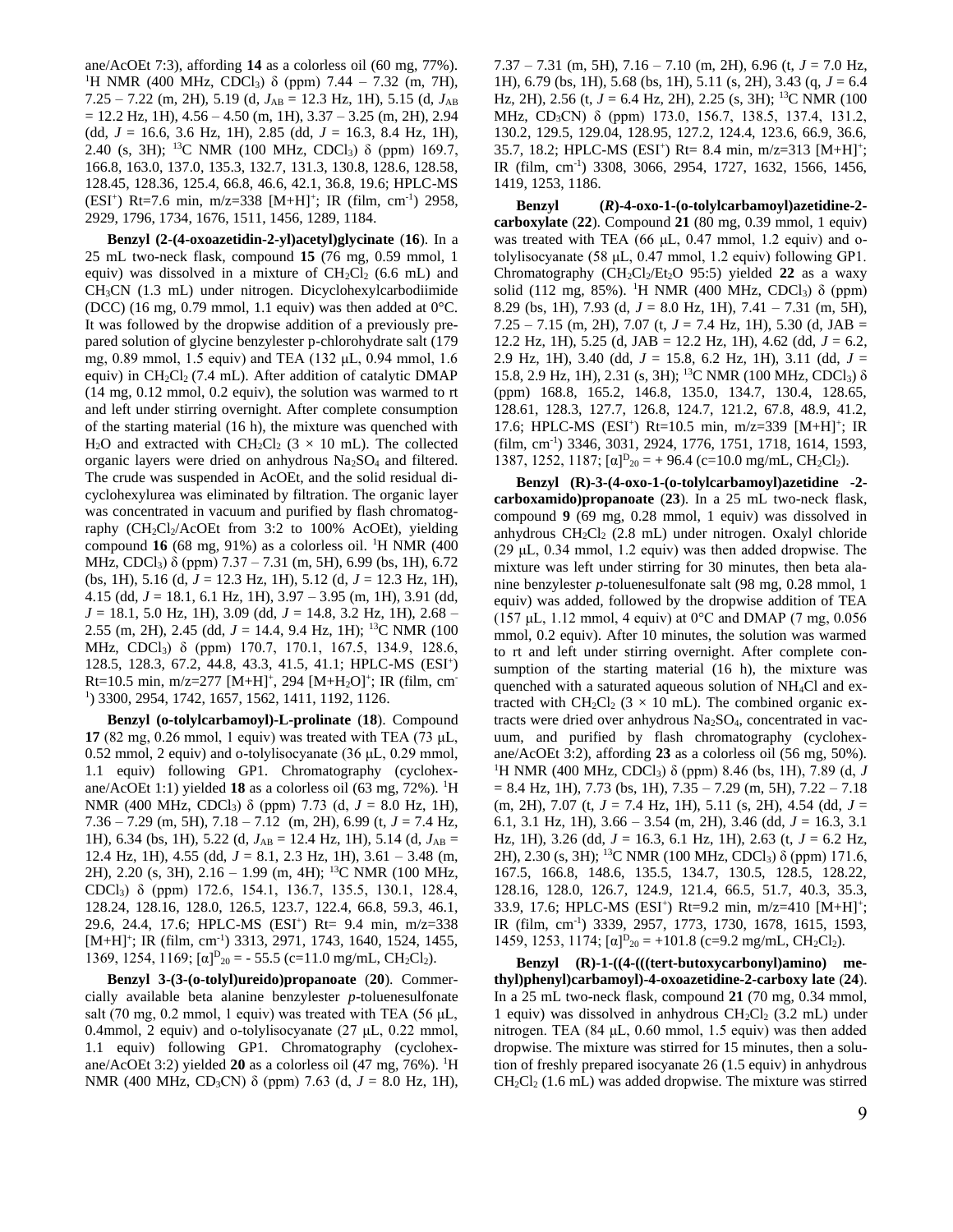at room temperature until a complete consumption of the starting beta-lactam (4h, TLC monitoring) and then quenched with a saturated aqueous solution of NH4Cl. The mixture was extracted with  $CH_2Cl_2$  (3 x 10mL), the organic layers were collected, dried over anhydrous Na2SO4, concentrated in vacuum and purified by flash chromatography (cyclohexane/AcOEt 1:1), affording  $24$  as a colorless oil (110 mg,  $60\%$ ). <sup>1</sup>H NMR (400 MHz, CDCl<sub>3</sub>)  $\delta$  (ppm) 8.27 (bs, 1H), 7.42 (d,  $J = 8.4$  Hz, 2H), 7.33 – 7.28 (m, 5H), 7.23 (d, *J* = 8.4 Hz, 2H), 5.28 (d, *J*AB  $= 12.2$  Hz, 1H), 5.23 (d,  $J_{AB} = 12.2$  Hz, 1H), 4.86 (bs, 1H), 4.59 (dd, *J* = 6.2, 2.9 Hz, 1H), 4.27 – 4.25 (m, 2H), 3.38 (dd, *J* = 15.8, 6.2 Hz, 1H), 3.08 (dd, *J* = 15.8, 2.9 Hz, 1H), 1.45 (s, 9H); <sup>13</sup>C NMR (400 MHz, CDCl<sub>3</sub>) δ (ppm) 168.8, 165.0, 155.8, 146.6, 135.8, 135.1, 134.7, 128.64, 128.62, 128.3, 128.2, 119.9, 79.4, 67.8, 48.9, 44.1, 41.2, 28.4; HPLC-MS  $(ESI<sup>+</sup>)$  Rt=10.4 min, m/z=471 [M+H]<sup>+</sup>; IR (film, cm<sup>-1</sup>) 3344, 2975, 1777, 1751, 1708, 1603, 1542, 1317, 1244, 1170; [ $\alpha$ ]<sup>D</sup><sub>20</sub>  $= +62.2$  (c=8.3 mg/mL, CH<sub>2</sub>Cl<sub>2</sub>)

**(***R***)-1-((4-(((tert-butoxycarbonyl)amino)methyl) phenyl)carbamoyl)-4-oxoazetidine-2-carboxylic acid** (**25**). Following GP2, compound **24** (110 mg, 0.24 mmol) yielded compound 25 as a waxy solid (78 mg, 88%). <sup>1</sup>H NMR (400 MHz, CD3OD) δ (ppm) 7.43 (d, *J* = 8.4 Hz, 2H), 7.23 (d, *J* = 8.4 Hz, 2H), 4.51 (dd, *J* = 6.4, 2.9 Hz, 1H), 4.19 – 4.17 (m, 2H), 3.45 (dd, *J* = 15.8, 6.4 Hz, 1H), 3.08 (dd, *J* = 15.8, 2.9 Hz, 1H), 1.45 (s, 9H); <sup>13</sup>C NMR (100 MHz, CD<sub>3</sub>OD) δ (ppm) 173.3, 167.3, 158.4, 149.0, 137.2, 137.0, 128.8, 121.2, 80.2, 50.8, 44.5, 42.1, 28.8; HPLC-MS (ESI<sup>+</sup> ) Rt=7.1 min, m/z=381 [M+H<sub>2</sub>O]<sup>+</sup>, 386 [M+Na]<sup>+</sup>; IR (film, cm<sup>-1</sup>) 3341, 2978, 2932, 1776, 1707, 1604, 1544, 1417, 1321, 1244, 1167;  $[\alpha]_{20}^D =$  $+44.9$  (c=10.0 mg/mL, CH<sub>2</sub>Cl<sub>2</sub>)

## **ASSOCIATED CONTENT**

**Supporting Information.** <sup>1</sup>H and <sup>13</sup>C NMR spectra of compounds **1-25**. Assays procedures and methods. Additional pharmacological assays. Molecular modelling and HPLC traces.

### **AUTHOR INFORMATION**

#### **Corresponding Author**

\*D.G.: e-mail, [daria.giacomini@unibo.it.](mailto:daria.giacomini@unibo.it) \*S.S. : e-mail[, santi.spampinato@unibo.it](mailto:santi.spampinato@unibo.it)

#### **Author Contributions**

The manuscript was written through contributions of all authors. All authors have given approval to the final version of the manuscript. <sup>≠</sup>G.M. and M.B. contributed equally.

#### **Funding Sources**

This research was supported by University of Bologna (RFO2017 and RFO2018), FARB (FFBO 125290), Fondazione Cassa di Risparmio in Bologna (2018/0347) and Ministero dell'Università e della Ricerca (PRIN2015 project 20157WW5EH).

#### **ACKNOWLEDGMENT**

DG would like to thank Mr. Riccardo Pedrazzani for his technical assistance. ACS Authoring Service is acknowledged for the English revision of the manuscript.

#### **ABBREVIATIONS**

THF, tetrahydrofuran; TEA, triethylamine; TLC, thin layer chromatography; FN, fibronectin; VCAM-1, vascular cell adhesion molecule-1; SPA, scintillation proximity-binding assay; ERK1/2, extracellular signal-regulated kinases 1 and 2.

#### **REFERENCES**

(1) Barczyk, M.; Carracedo, S.; Gullberg, D. Integrins. *Cell Tissue Res.* **2010**, *339*, 269-280.

(2) Hynes, R. O. Integrins: bidirectional, allosteric signaling machines. *Cell* **2002**, *110*, 673-687.

(3) Kuriri, F. A; O'Malley, C. J.; Jackson, D. E. Molecular mechanisms of immunoreceptors in platelets. *Thromb. Res.* **2019**, *176*, 108- 114.

(4) Rose, D. M.; Han, J.; Ginsberg, M. H. Alpha4 integrins and the immune response. *Immunol. Rev.* **2002**, *186*, 118–124.

(5) Hamidi, H.; Ivaska, J. Every step of the way: integrins in cancer progression and metastasis. *Nat. Rev. Cancer* **2018**, *18*, 532-547.

(6) Nieberler, M.; Reuning, U.; Reichart, F.; Notni, J.; Wester, H.-J.; Schwaiger, M.; Weinmüller, M.; Räder, A.; Steiger K.; Kessler, H. Exploring the role of RGD-recognizing integrins in cancer. *Cancers* **2017**, *9*, 116.

(7) Humphries, J. D.; Byron, A.; Humphries, M. J. Integrin ligands at a glance. *J. Cell Sci.* **2006**, *119*, 3901-3903.

(8) Luo, B. H.; Springer, T. A. Integrin structures and conformational signaling. *Curr. Opin. Cell Biol.* **2006**, *18*, 579-586.

(9) Moore, T. I.; Aaron, J.; Chew, T.-L.; Springer, T. A. Measuring integrin conformational change on the cell surface with superresolution microscopy. *Cell Rep.* **2018**, *22*, 1903-1912.

(10) Pandolfi, F.; Franza, L.; Altamura, S.; Mandolini, C.; Cianci, R.; Ansari, A.; Kurnick, J. T. Integrins: integrating the biology and therapy of cell-cell interactions. *Clin. Ther.* **2017**, *39*, 2420-2436.

(11) Ley, K.; Rivera-Nieves, J.; Sandborn, W. J.; Shattil, S. Integrinbased therapeutics: biological basis, clinical use and new drugs. *Nat. Rev. Drug Discov.* **2016**, *15*, 173-183.

(12) Tolomelli, A.; Galletti, P.; Baiula, M.; Giacomini, D. Can integrin agonists have cards to play against cancer? A literature survey of small molecules integrin activators. *Cancers* **2017**, *9*, 78.

(13) Humphries, M. J. Integrin cell adhesion receptors and the concept of agonism. *Trends Pharmacol. Sci.* **2000**, *21*, 29-32.

(14) Galletti, P.; Soldati, R.; Pori, M.; Durso, M.; Tolomelli, A.; Gentilucci, L.; Dattoli, S.D.; Baiula, M.; Spampinato, S. M.; Giacomini, D. Targeting integrins  $\alpha_{\nu}\beta_3$  and  $\alpha_5\beta_1$  with new  $\beta$ -lactam derivatives. *Eur. J. Med. Chem.* **2014**, *83*, 284-293.

(15) Baiula, M.; Galletti, P.; Martelli, G.; Soldati, R.; Belvisi, L.; Civera, M.; Dattoli, S. D.; Spampinato S. M.; Giacomini, D. New βlactam derivatives modulate cell adhesion and signaling mediated by RGD-binding and leukocyte integrins. *J. Med. Chem.* **2016**, *59*, 9721- 9742.

(16) Cainelli, G.; Giacomini, D.; Galletti, P.; Quintavalla, A. Synthesis of novel 4-(2-oxoethylidene)azetidin-2-ones by a Lewis acid mediated reaction of acyldiazo compounds. *Eur. J. Org. Chem.* **2003**, *9*, 1765-1774.

(17) Pori, M.; Galletti, P.; Soldati, R.; Calza, L.; Mangano, C.; Giacomini, D. Azetidinone-retinoid hybrids: synthesis and differentiative effects. *Eur. J. Med. Chem.* **2013**, *70*, 857-863.

(18) Choi, C.; Li, J-H.; Vaal, M.; Thomas, C.; Limburg, D.; Wu, Y-Q.; Chen, Y.; Soni R.; Scott, C.; Ross, D. T.; Guo, H.; Howorth, P.; Valentine, H.; Liang, S.; Spicer, D.; Fuller, M.; Steine, J.; Hamilton, G. S. Use of parallel-synthesis combinatorial libraries for rapid identification of potent FKBP12 inhibitors. *Bioorg. Med. Chem. Lett.* **2002**, *12*, 1421–1428.

(19) Bolchi, C.; Valoti, E.; Fumagalli, L.; Straniero, V.; Ruggeri, P.; Pallavicini, M. Enantiomerically pure dibenzyl esters of L-aspartic and L-glutamic acid. *Org. Process Res. Dev.* **2015**, *19*, 878-883.

(20) Lynch, J. K.; Holladay, M. W.; Ryther, K. B.; Bai, H.; Hsiao, C-N.; Morton, H. E.; Dickman, D. A.; Arnold, W.; King, S. A. Efficient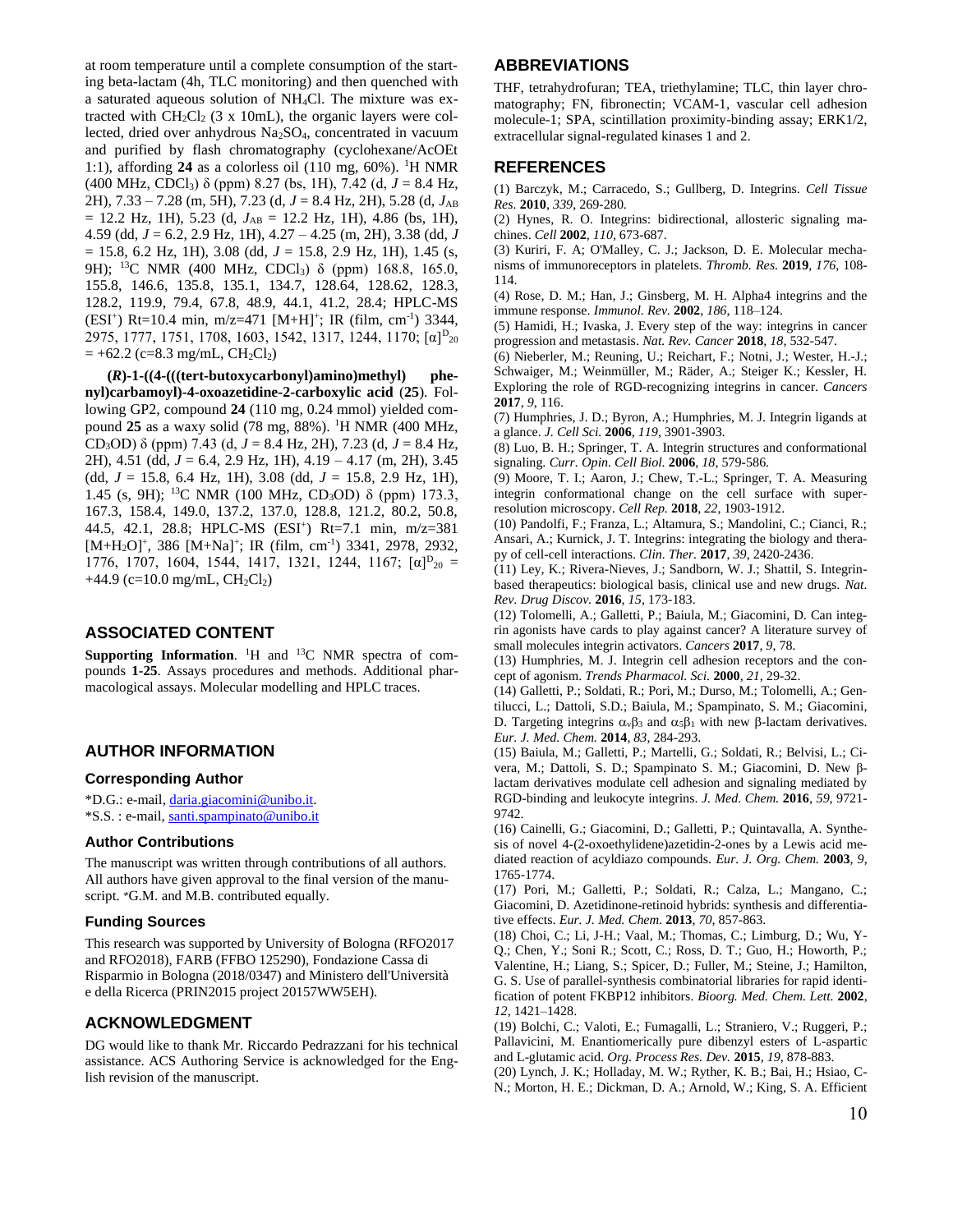asymmetric synthesis of ABT-594; a potent, orally effective analgesic. *Tetrahedron-Asymmetr.* **1998**, *9*, 2791-2794.

(21) Gentilucci, L.; Cardillo, G.; Tolomelli, A.; Squassabia, F.; De Marco, R.; Chiriano, G. Cyclopeptide analogs for generating new molecular and 3D diversity. *Comb. Chem. High T. Scr.* **2009**, *12*, 929-39. (22) Bianchini, F.; Portioli, E.; Ferlenghi, F.; Vacondio, F.; Andreucci, E.; Biagioni, A.; Ruzzolini, J.; Peppicelli, S.; Lulli, M.; Calorini, L.; Battistini, L.; Zanardi, F.; Sartori, A. Cell-targeted c(AmpRGD) sunitinib molecular conjugates impair tumor growth of mela-noma. *Cancer Lett.* **2019**, *446*, 25-37.

(23) Hoyos-Nogués, M.; Falgueras-Batlle, E.; Ginebra, M. P.; Manero, J. M.; Gil, J.; Mas-Moruno, C. A dual molecular bio-interface combining RGD and KRSR sequences improves osteoblastic functions by synergizing integrin and cell-membrane proteoglycan binding. *Int. J. Mol. Sci.* **2019**, *20*, E1429.

(24) Fraioli, R.; Rechenmacher, F,; Neubauer, S.; Manero, J. M.; Gil, J.; Kessler, H.; Mas-Moruno, C. Mimicking bone extracellular matrix: integrin-binding peptidomimetics enhance osteoblast-like cells adhesion, proliferation, and differentiation on titanium. *Colloids Surface B*  **2015**, *128*, 191-200.

(25). Postiglione, L.; Di Domenico, G.; Ramaglia, L.; Montagnani, S.; Salzano, S.; Di Meglio, F.; Sbordone, L.; Vitale, M.; Rossi, G. Behavior of SaOS-2 cells cultured on different titanium surfaces. *J. Dent. Res.* **2003**, *82*, 692-696.

(26) Conner, S. R.; Scott, G.; Aplin, A. E. Adhesion-dependent activation of the ERK1/2 cascade is by-passed in melanoma cells. *J. Biol. Chem.* **2003**, *278*, 34548-34554.

(27) Bodary, S. C.; Mc Lean, J. W. The integrin  $\beta_1$  subunit associates with the vitronectin receptor  $\alpha$ <sub>v</sub> subunit to form a novel vitronectin receptor in a human embryonic kidney cell line. *J. Biol. Chem.* **1990**, *265*, 5938-5941.

(28) Gupta, V.; Alonso. J. L.; Sugimori, T.; Essafi, M.; Xiong, J. P.;, Arnaout, M. A. Role of the beta-subunit arginine/lysine finger in integrin heterodimer formation and function. *J. Immunol.* **2008,** *180*, 1713-1718.

(29) Taherian, A.; Li, X.; Liu, Y.; Haas, T. A. Differences in integrin expression and signaling within human breast cancer cells. *BMC Cancer*. **2011**, *11*, 293.

(30) Huey, R.; Morris, G. M.; Olson, A. J.; Goodsell, D. S. A semiempirical free energy force field with charge-based desolvation. *J. Comput. Chem*. **2007**, *28*,1145-1152

(31) Van Agthoven, J. F.; Xiong, J. P.; Alonso, J. L.; Rui, X.; Adair, B. D.; Goodman, S. L.; Arnaout, M. A. Structural basis for pure antagonism of integrin α<sub>V</sub>β<sub>3</sub> by a high-affinity form of fibronectin. *Nat. Struct. Mol. Biol.* **2014**, *21*, 383-388.

(32) Nagae, M.; Re, S.; Mihara, E.; Nogi, T.; Sugita, Y.; Takagi, J. Crystal structure of  $\alpha_5\beta_1$  integrin ectodomain: atomic details of the fibronectin receptor. *J. Cell Biol.* **2012**, *197*, 131-140

(33) Thinn, A. M. M.; Wang, Z.; Zhou D.; Zhao, Y.; Curtis, B. R.; Zhu, J. Autonomous conformational regulation of  $β_3$  integrin and the conformation-dependent property of HPA-1a alloantibodies. *Proc. Natl. Acad. Sci. USA* **2018**, *115*, E9105- E9114.

(34) Lin, F. Y.; Zhu, J.; Eng, E. T.; Hudson, N. E.; Springer, T. A. β-Subunit Binding Is Sufficient for Ligands to Open the Integrin  $\alpha II_b\beta_3$ Head-piece. *J. Biol. Chem.* **2016**, *291*, 4537-4546.

(35) Heckmann, D.; Meyer, A.; Marinelli, L.; Zahn, G.; Stragies, R.; Kessler, H. Probing integrin selectivity: rational design of highly active and selective ligands for the  $\alpha_5\beta_1$  and  $\alpha_v\beta_3$  integrin receptor. *Angew. Chem. Int. Ed.* **2007**, *46*, 3571-3574.

(36) Xiong. J.-P.; Stehle, T.; Diefenbach, B.; Zhang, R.; Dunker, R.; Scott, D. L.; Joachimiak, A.; Goodman, S. L.; Arnaout, M. A. Crystal structure of the extracellular segment of integrin  $\alpha \beta$ <sub>3</sub>. *Science* **2001**, *294*, 339–345.

(37) Springer, T. A.; Dustin, M. L. Integrin inside-out signaling and the immunological synapse. *Curr. Opin. Cell Biol.* **2012**, *24*, 107– 115.

(38) Martelli, G.; Galletti, P.; Baiula, M.; Calcinari,L.; Boschi, G.; Giacomini, D. Chiral  $\beta$ -lactam-based integrin ligands through Lipasecatalysed kinetic resolution and their enantioselective receptor response *Bioorg. Chem.* **2019**, *88*, 102975.

(39) Marinelli L, Meyer A, Heckmann D, Lavecchia A, Novellino E, Kessler H. Ligand binding analysis for human alpha5beta1 integ-rin: strategies for designing new alpha5beta1 integrin antagonists. *J. Med. Chem.* **2005**, *48*, 4204-4207.

(40) Lin, H. Y.; Mousa, S. A.; Davis, P. J. Demonstration of the receptor site for thyroid hormone on integrin αvβ3. *Methods Mol. Biol.*  **2018**, *1801*, 61-65.

(41) Zhu, J.; Zhu, J.; Springer, T. A. Complete integrin headpiece opening in eight steps. *J. Cell Biol.* **2013**, *201*, 1053-1068.

(42) Paladino, A.; Civera, M.; Belvisi, L.; Colombo, G. High Affinity vs. Native fibronectin in the modulation of  $α<sub>v</sub>β<sub>3</sub>$  integrin conformational dynamics: insights from computational analyses and implications for molecular design. *PLoS Comput. Biol.* **2017**, *13*, e1005334

(43) Vanderslice, P.; Biediger, R. J.; Woodside, D. G.; Brown, W. S.; Khounlo, S.; Warier, N. D.; Gundlach, C.W.4th; Caivano, A. R.; Bornmann, W. G.; Maxwell, D. S.; McIntyre, B. W.; Willerson, J. T.; Dixon, R. A. Small molecule agonist of very late antigen-4 (VLA-4) integrin induces progenitor cell adhesion. *J. Biol. Chem.* **2013**, *288*, 19414-19428.

(44) Rocha, L. A.; Learmonth, D. A.; Sousa, R. A.; Salgado, A. J.  $\alpha_{\nu} \beta_3$  and  $\alpha_5 \beta_1$  integrin-specific ligands: from tumor angiogenesis inhibitors to vascularization promoters in regenerative medicine? *Biotechnol. Adv*. **2018**, *36*, 208-227.